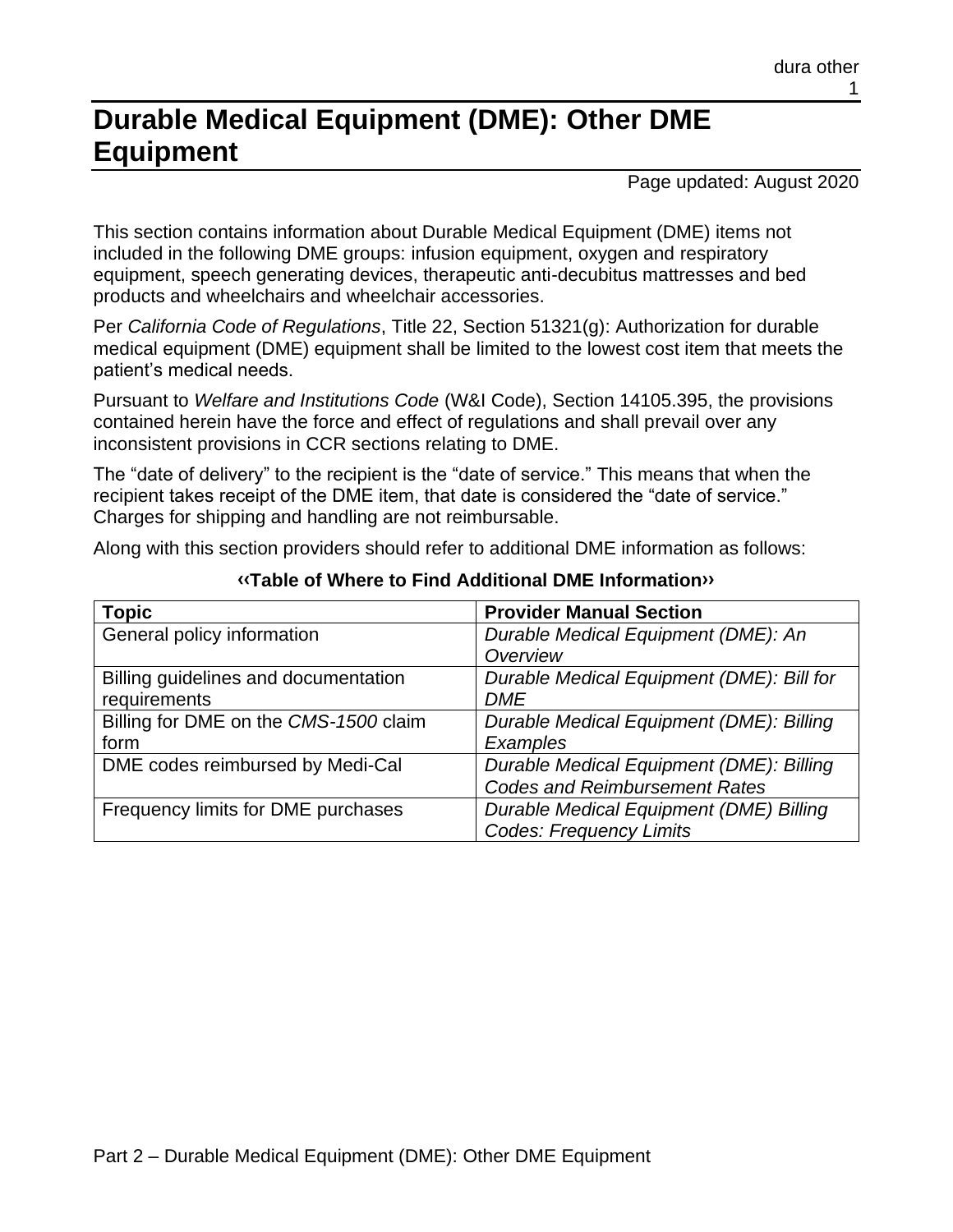# **Reference**

Refer to the appropriate section in this manual for details about the following DME:

- Infusion Equipment
- Oxygen Contents, Oxygen Equipment and Respiratory Equipment
- Speech Generating Devices
- Therapeutic Anti-Decubitus Mattresses and Bed Products
- Wheelchairs and Wheelchair Accessories

This DME section includes the following items:

- Ambulation Devices
- Bathroom Equipment
- DME For Disabled Parent
- Hospital Beds and Accessories
- Patient Lifts and Standing Frames
- Patient Transfer Systems
- [‹‹P](#page-37-0)hototherap[y››](#page-37-1)
- Pneumatic Compressors
- Miscellaneous Equipment, Accessories and Supplies
	- Blood Glucose Monitors
	- Blood Pressure Equipment
	- Breastfeeding: Lactation Management Aids
	- Cough Stimulating Device
	- Electrodes and Lead Wires
	- Haberman Feeder
	- Negative Pressure Wound Therapy Devices
	- Osteogenesis Stimulator
	- Pulsed Irrigation Enhanced Evacuation (PIEE)
	- Positioning Seat
	- Ramps, Portable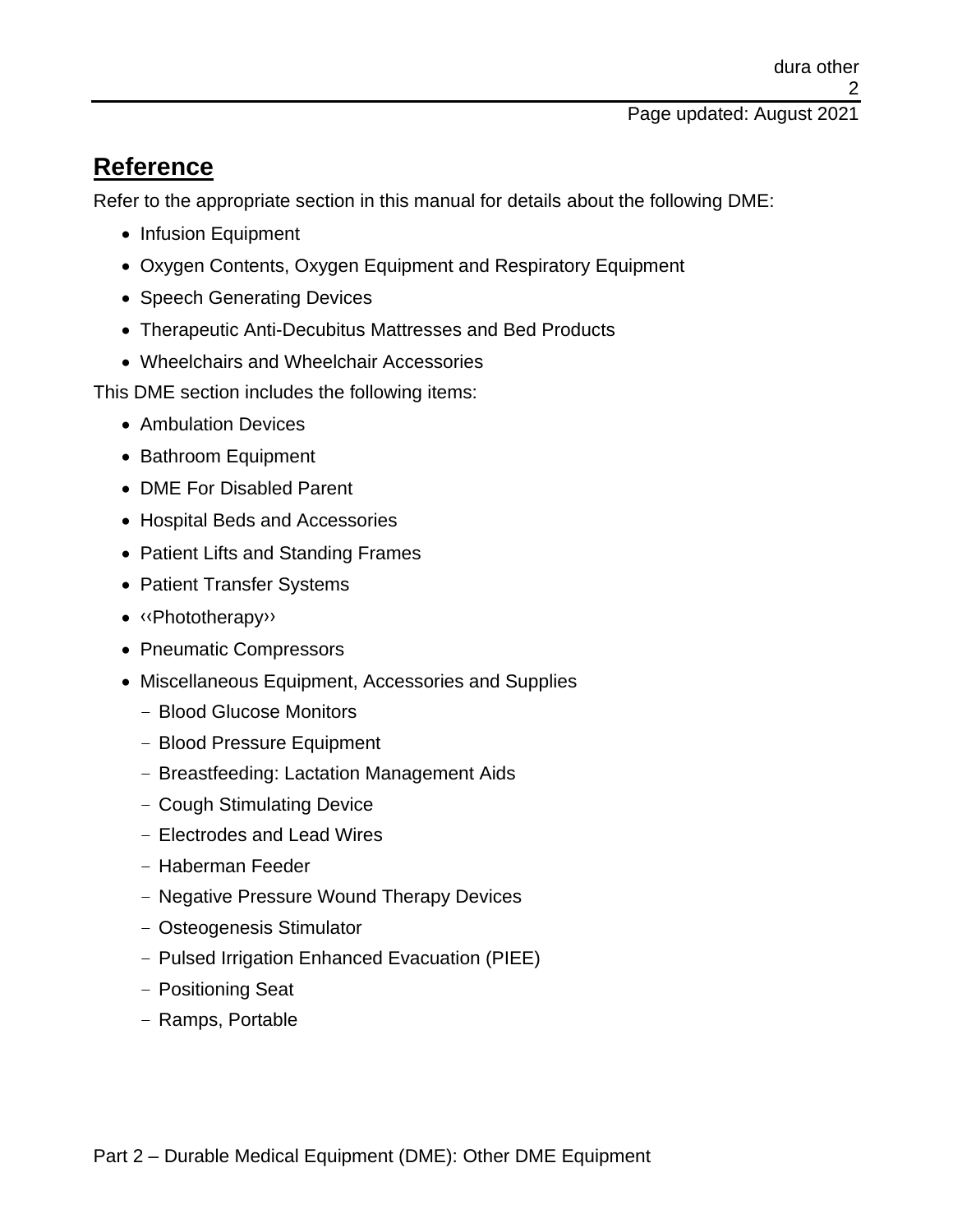Page updated: January 2021

- [‹‹S](#page-37-0)cale[s››](#page-37-1)
- Theratogs
- Transcutaneous Electrical Nerve Stimulators (TENS)
- Tumor Treating Field Devices
- Wearable Cardiac Defibrillator

# **Ambulation Devices**

## **Walkers**

HCPCS codes E0130 to E0149 are used for walkers. Claims for reimbursement of walkers include accessories which should not be billed separately at the initial purchase time. Column II codes are included in the reimbursement for the corresponding Column I code when provided at the time of purchase.

#### **Code Descriptions for Walker Accessories Not Separately Reimbursable**

| <b>Column I</b>                               | <b>Column II</b>                  |
|-----------------------------------------------|-----------------------------------|
| Walker, rigid (pickup), adjustable or fixed   | A4636, A4637                      |
| height (E0130)                                |                                   |
| Walker, folding (pickup), adjustable or fixed | A4636, A4637                      |
| height (E0135)                                |                                   |
| Walker, with trunk support, adjustable or     | A4636, A4637, E0155, E0159        |
| fixed height, any type (E0140)                |                                   |
| Walker, rigid, wheeled, adjustable or fixed   | A4636, A4637, E0155, E0159        |
| height (E0143)                                |                                   |
| Walker, enclosed, four-sided frame, rigid or  | A4636, A4637, E0155, E0156, E0159 |
| folding, wheeled with posterior seat (E0144)  |                                   |
| Walker, heavy duty, multiple braking          | A4636, E0155, E0159               |
| system, variable wheel resistance (E0147)     |                                   |
| Walker, heavy duty, without wheels, rigid or  | A4636, A4637                      |
| folding, any type, each (E0148)               |                                   |
| Walker, heavy duty, wheeled, rigid or         | A4636, A4637, E0155, E0159        |
| folding, any type (E0149)                     |                                   |

For DME accessory product detail and pricing information, see the *Durable Medical Equipment (DME): Billing Codes and Reimbursement Rates* section of this manual.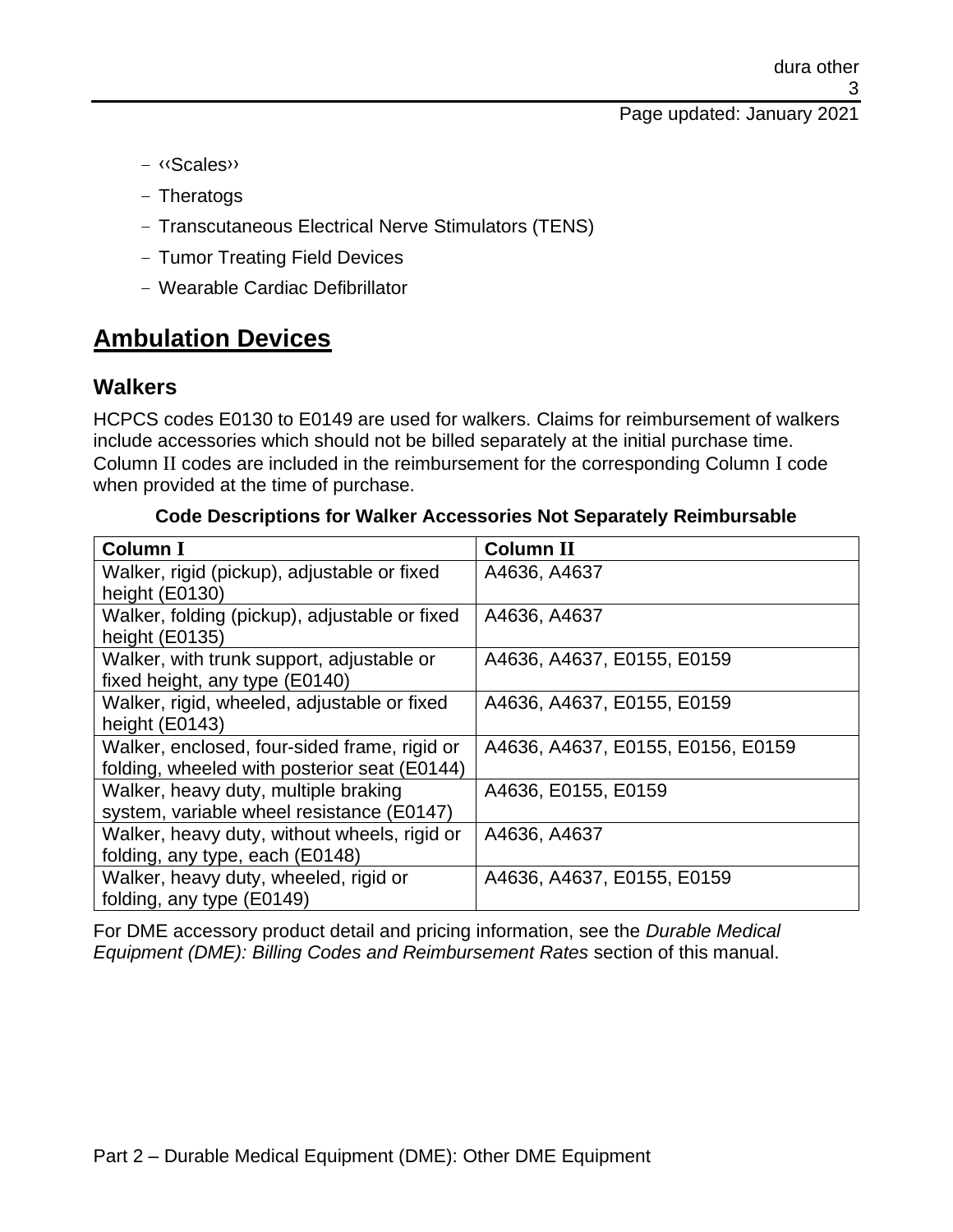## **Gait Trainer**

#### **Definition**

A gait trainer is a mobile external, fixed base of support that also provides either extensive trunk/postural supports and/or pelvic stability supports in order to allow mobility

### Coverage

Coverage of gait trainer devices is limited to those recipients meeting the medical necessity criteria.

#### Medical Necessity

[‹‹A](#page-37-0) copy of the written prescription signed by the treating practitioner (or electronic equivalent) must be submitted to the Medi-Cal office[.››](#page-37-1) Adequate documentation in the medical records for the recipient must clearly indicate the need for a gait trainer device based on the recipient's medical condition.

#### TAR Requirement

A *Treatment Authorization Request* (TAR) must be submitted by the recipient's provider to the TAR Processing Center. A copy of the written prescription (or electronic equivalent) must accompany the TAR. Adequate documentation in the recipient's medical records that accompany the TAR must include the following:

- Evaluation must be done by a licensed physical therapist.
- Recipient must be able to use the gait trainer in a purposeful manner.
- Recipient must be able to partially bear weight and advance lower extremities.
- Recipient requires greater structural and balance assistance than provided by a walker.
- Recipient must have satisfactory head control.
- Recipient does not have any other form of self-initiated mobility.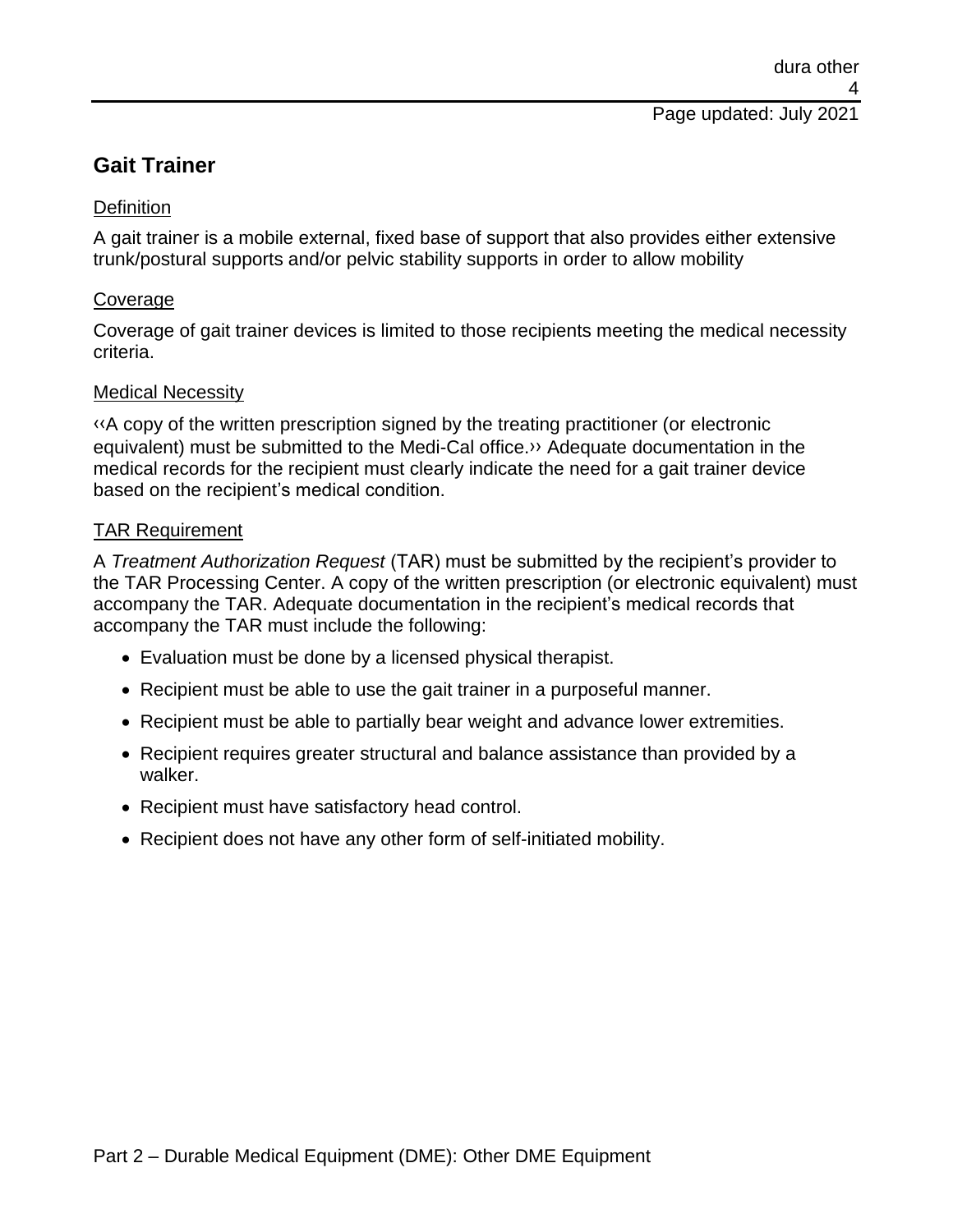Page updated: August 2020

The following are other related criteria that must be taken into consideration for gait training devices:

- Recipient may need attendant assistance to be positioned in a gait training device.
- Recipient must have support and willingness to comply with safety considerations and any self-directed programs.
- Recipient may need supervision when using the device.
- Recipient may require ample space for use of the equipment.
- Recipient's parents or guardians (for pediatric recipients) must demonstrate that they are compliant with all considerations in a prescribed home-walking program.
- Recipient's upper extremity weight-bearing ability, joint stability, and ability to maneuver must be given consideration in choosing a possible gait trainer type.

Gait trainers and walkers serve different purposes for the recipients. Submitted TARs will be reviewed based on medical necessity.

#### HCPCS Codes

Providers must bill for gait trainer devices with HCPCS codes E8000 (gait trainer, pediatric size, posterior support, includes all accessories and components), E8001 (gait trainer, pediatric size, upright support, includes all accessories and components) and E8002 (gait trainer, pediatric size, anterior support, includes all accessories and components).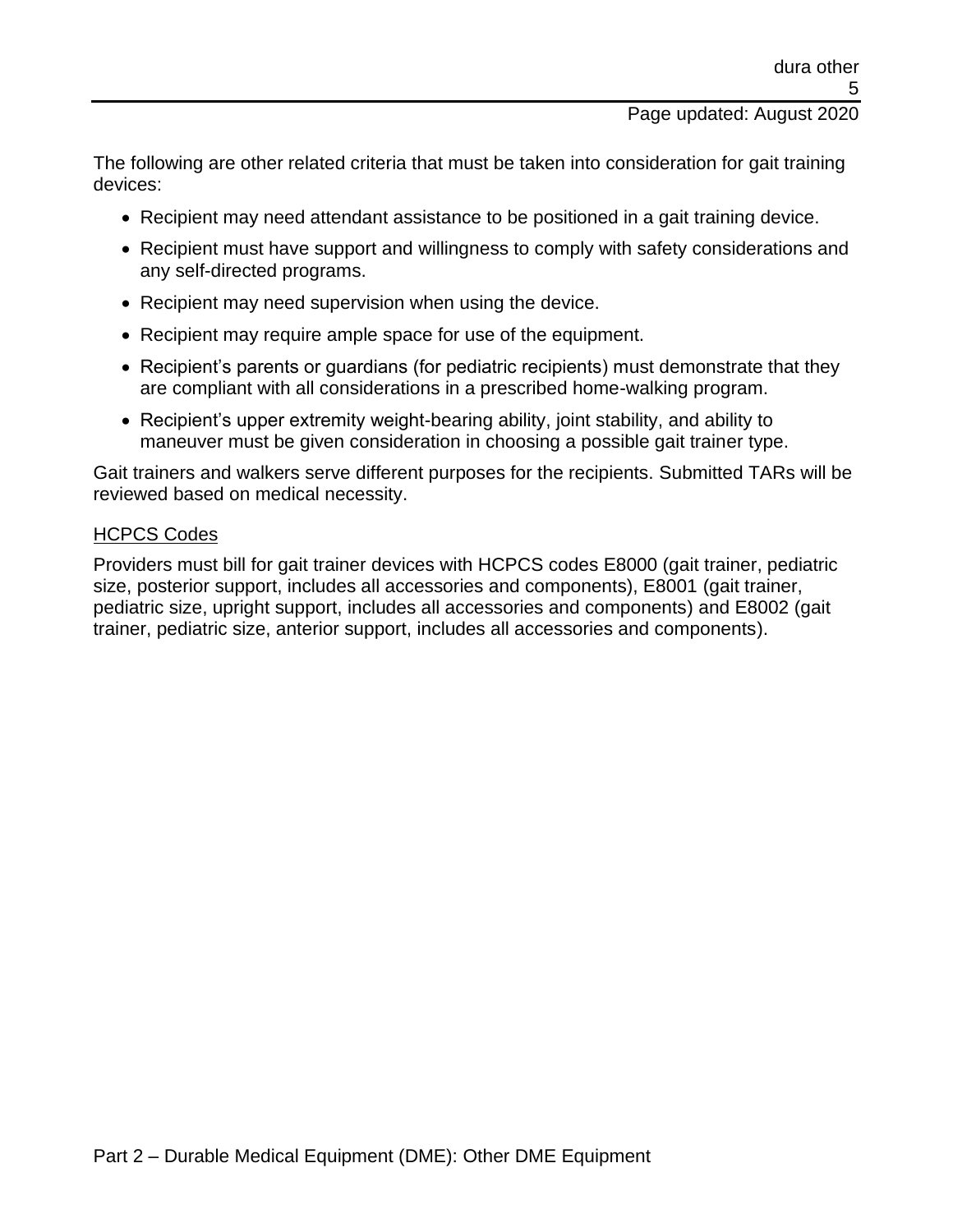# **Bathroom Equipment**

## **Coverage**

Bathroom equipment such as rails, seats, stools, benches, and shower hoses and accessories are not covered by Medicare.

Providers may bill Medi-Cal for bathroom equipment without having to first obtain a denial from Medicare. For more information, see the *Medicare Non-Covered Services: HCPCS Codes* section in this manual.

# **Commode Chairs**

HCPCS codes E0170 (commode chair with integrated seat lift mechanism, electric, any type) and E0171 (commode chair with integrated seat lift mechanism, nonelectric, any type) must include documentation on the TAR that the patient has a neuromuscular dysfunction or disease, or arthropathy of the hips and/or knees. E0170 and E0171 are not separately reimbursable in the same month of service.

# **DME For Disabled Parent**

# **Coverage**

DME items may be covered to assist a disabled recipient to care for a child for whom the disabled recipient is a parent, stepparent, foster parent or legal guardian.

The DME item must be medically necessary for the parent to care for their child (for example, a wheelchair baby carrier). DME items cannot include common household items such as strollers, wraps, slings or soft-structured carriers.

# **Authorization**

A TAR is required for DME for a disabled parent. The following documentation must be submitted with each TAR:

- «A prescription from the treating practitioner for the specific DME item, and »
- Documentation from the recipient's physician, nurse practitioner, clinical nurse specialist or physician assistant of the recipient's medical disability that justifies the need for the DME item.

Claims for DME for a disabled parent must be submitted using HCPCS code A9999 (miscellaneous DME supply or accessory, not otherwise specified), ICD-10-CM diagnosis code Z73.6 and modifier SC.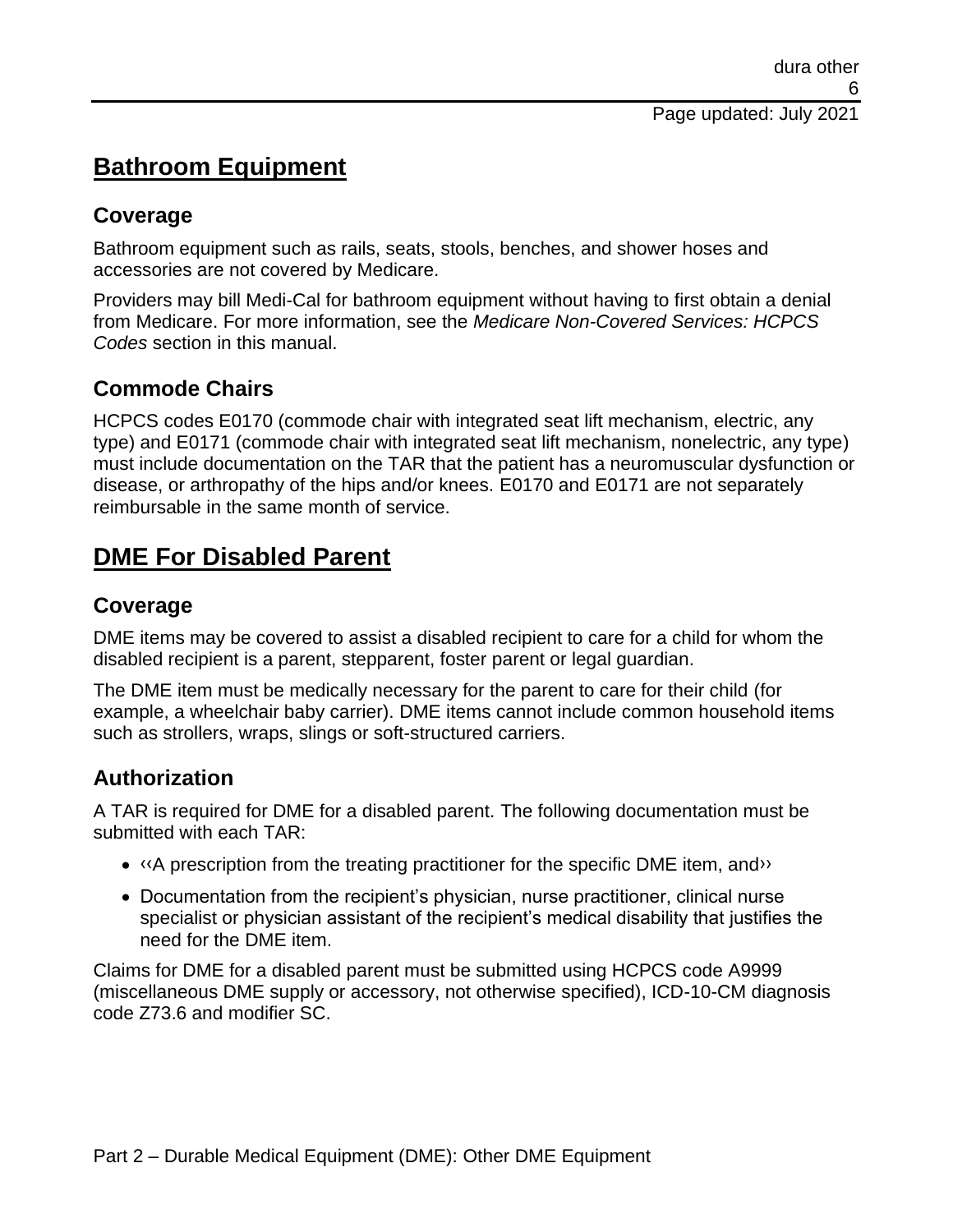# **Reimbursement**

DME items that are prescribed to assist a disabled recipient care for their child may be reimbursed according to the reimbursement policy associated with each specific DME item (wheelchair equipment, non-wheelchair equipment, or DME supply/accessory pricing policy). For more information regarding reimbursement of DME, refer to the *Durable Medical Equipment (DME): An Overview* section of this manual.

# **Hospital Beds and Accessories**

# **Billing Restriction**

HCPCS codes E0271 (mattress, inner spring), E0272 (mattress, foam rubber), E0305 (bedside rails; half length) and E0310 (bedside rails; full length) are not reimbursable if billed with code E0303 (hospital bed, heavy duty, extra wide, with weight capacity greater than 350 pounds but less than or equal to 600 pounds, with any type side rails, with mattress), code E0304 (hospital bed, extra heavy duty, extra wide, with weight capacity greater than 600 pounds, with any type side rails, with mattress), code E0328 (hospital bed, pediatric, manual, 360 degree side enclosures, top of headboard, footboard, and side rails up to 24 in. above the spring, includes mattress) or code E0329 (hospital bed, pediatric, electric or semi-electric, 360 degree side enclosures, top of headboard, footboard, and side rails up to 24 in. above the spring, includes mattress). If any combination of the mattress and/or bedrail codes is billed separately, no more than the allowed amount for bed codes E0303, E0304, E0328 or E0329 will be paid.

For pricing information, see "Hospital Beds and Accessories" in the *Durable Medical Equipment (DME): Billing Codes and Reimbursement Rates* section of this manual.

**Note:** HCPCS codes E0303 and E0304 are semi-electric, as are all heavy duty beds. Semi-electric beds electronically control the head and knee sections and manually adjust the height.

## **Pediatric Crib**

HCPCS code E0316 (safety enclosure frame/canopy for use with hospital bed, any type) is not separately reimbursable to any provider if billed for the same recipient with HCPCS code E0300 (pediatric crib, hospital grade, fully enclosed).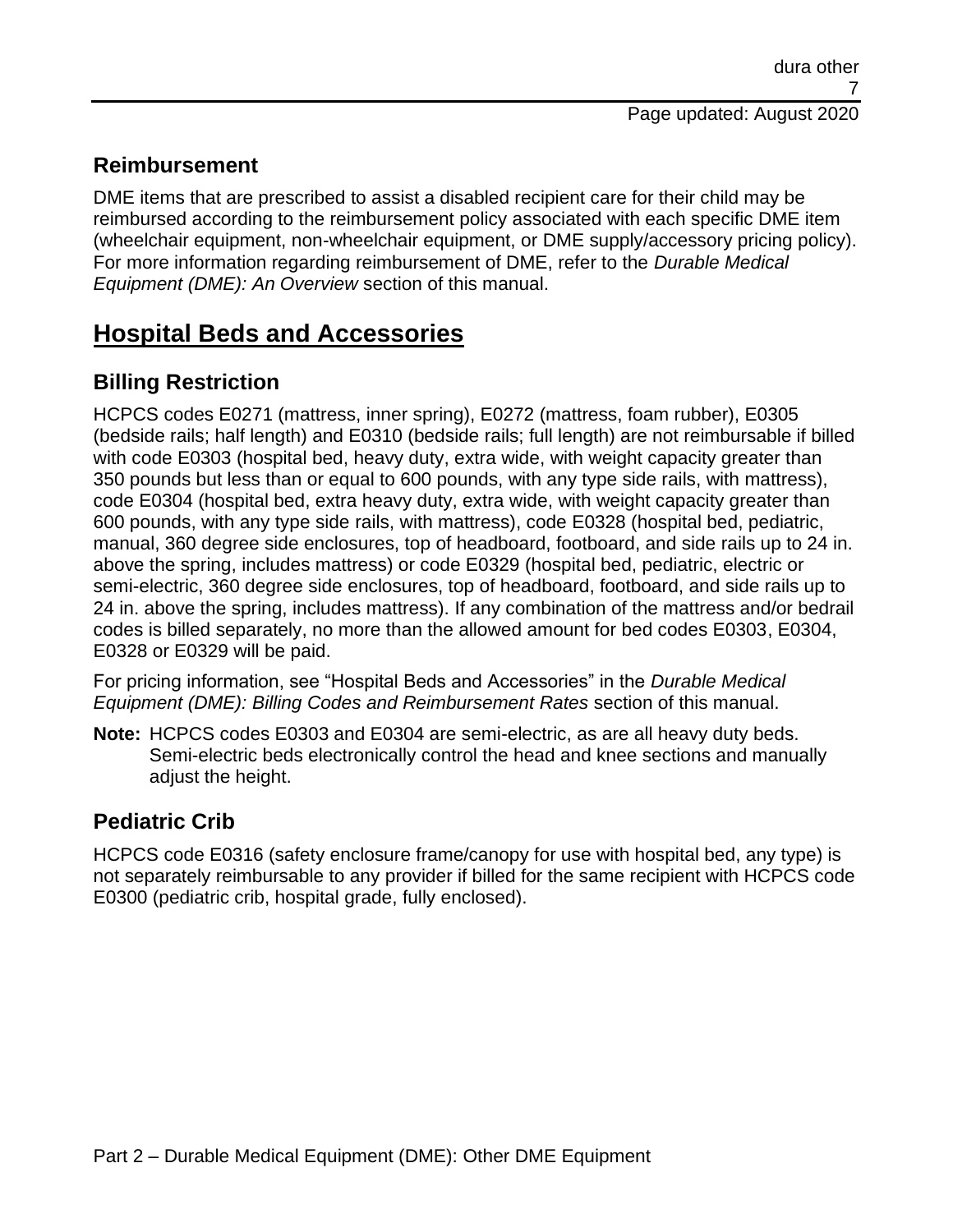# **Criteria for Pediatric Beds**

Most pediatric medical conditions do not require specialized home furnishings as prescribed medical treatment. It is reasonable to expect parents or legal caregivers of infants and children to provide an appropriate bed and bed care items necessary for comfort and positioning. However, a hospital or specialized bed and related accessories may be medically necessary for pediatric recipients when the nature and severity of their illness, injury, or disease meets all of the following medical criteria:

- The hospital bed is necessary to treat the medical condition as documented in the medical record.
- The hospital bed is expected to produce a positive medical outcome which would not occur without the bed, or will prevent complications or worsening of the medical condition for which it is prescribed.
- The desired medical benefit is not attainable by use of an ordinary bed.
- An ordinary bed cannot be modified or adapted by commercially available items to meet the medical need.

Enclosed cribs or enclosed pediatric beds may be medically necessary for recipients with diagnosis of developmental delay when the nature and severity of their illness, injury, or disease meets all of the following medical criteria:

- The behavioral necessity for an enclosed bed is documented and described in the medical record.
- There is clinical documentation that underlying behavioral issues have been proactively addressed with appropriate behavioral interventions and modification without success.
- Other less restrictive forms of bed restraint/accommodations have been employed without adequate success (such as increased caregiver monitoring, alarm systems, padding bedrails or placing mattress on the floor).
- An ordinary bed cannot be modified or adapted by commercially available items to meet the child's needs.
- There is no other appropriate and reasonably feasible alternative method for providing safe bed/sleep care.
- The request for the enclosed bed is not for caregiver convenience or due to lack of caregiver monitoring of recipient's safety.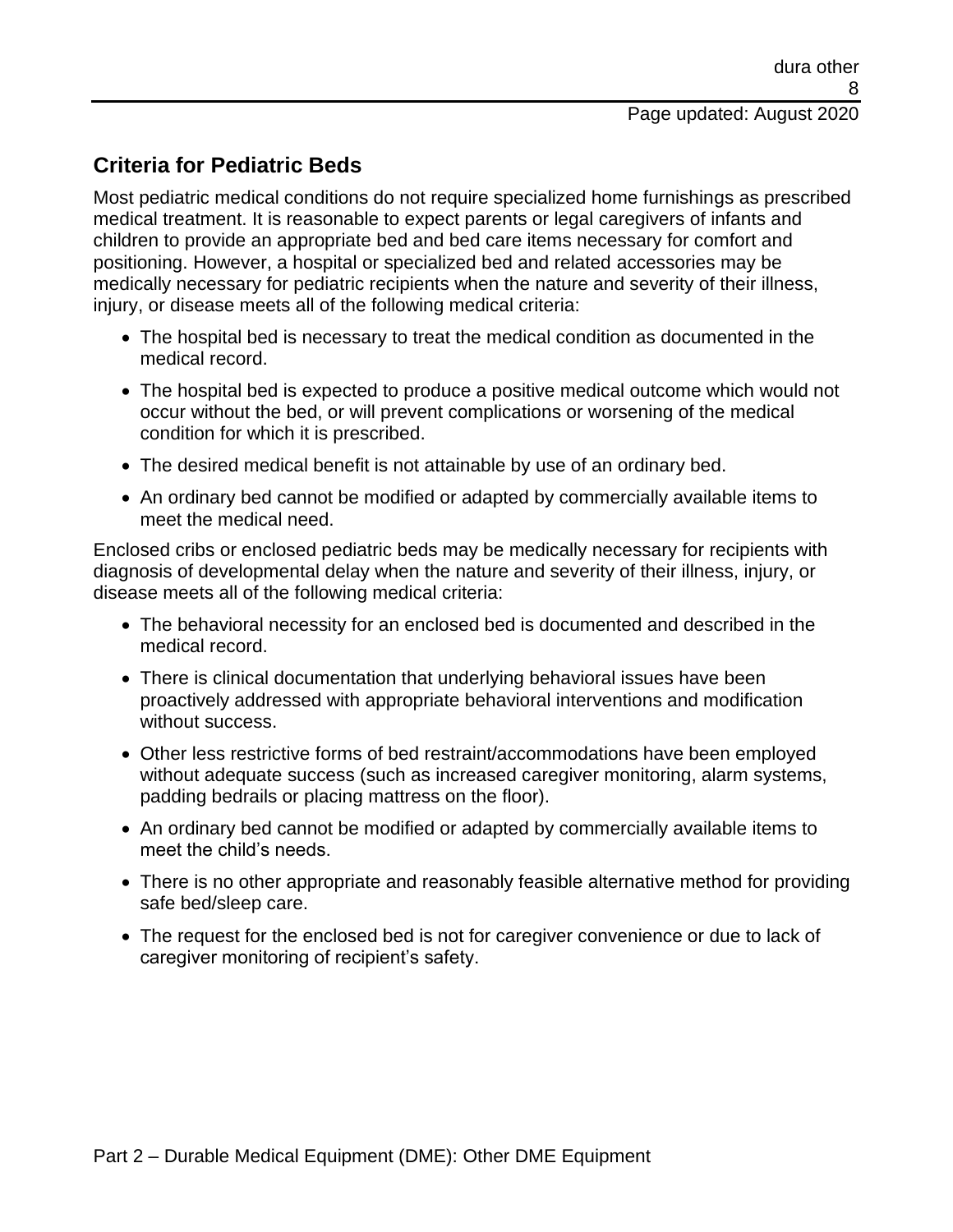#### California Children's Services Program Clients

Requests for hospital beds and accessories for children case managed by California Children's Services (CCS) are reviewed by CCS for medical necessity for treatment of a CCS-eligible medical condition per *California Code of Regulations*, Title 22, Sections 41515.1 thru 41518.9.

## **Adult Hospital Beds and Accessories**

Hospital beds and accessories are covered for recipients who meet medical necessity criteria. The medical records for the recipient must clearly reflect the medical necessity. Some examples of hospital bed accessories are: trapeze equipment, bed cradle, side rails and safety enclosures.

## **Types of Hospital Beds**

Following are the different types of hospital beds:

- Fixed height
- Variable height
- Semi-electric
- Heavy-duty extra-wide
- Extra heavy-duty
- Total electric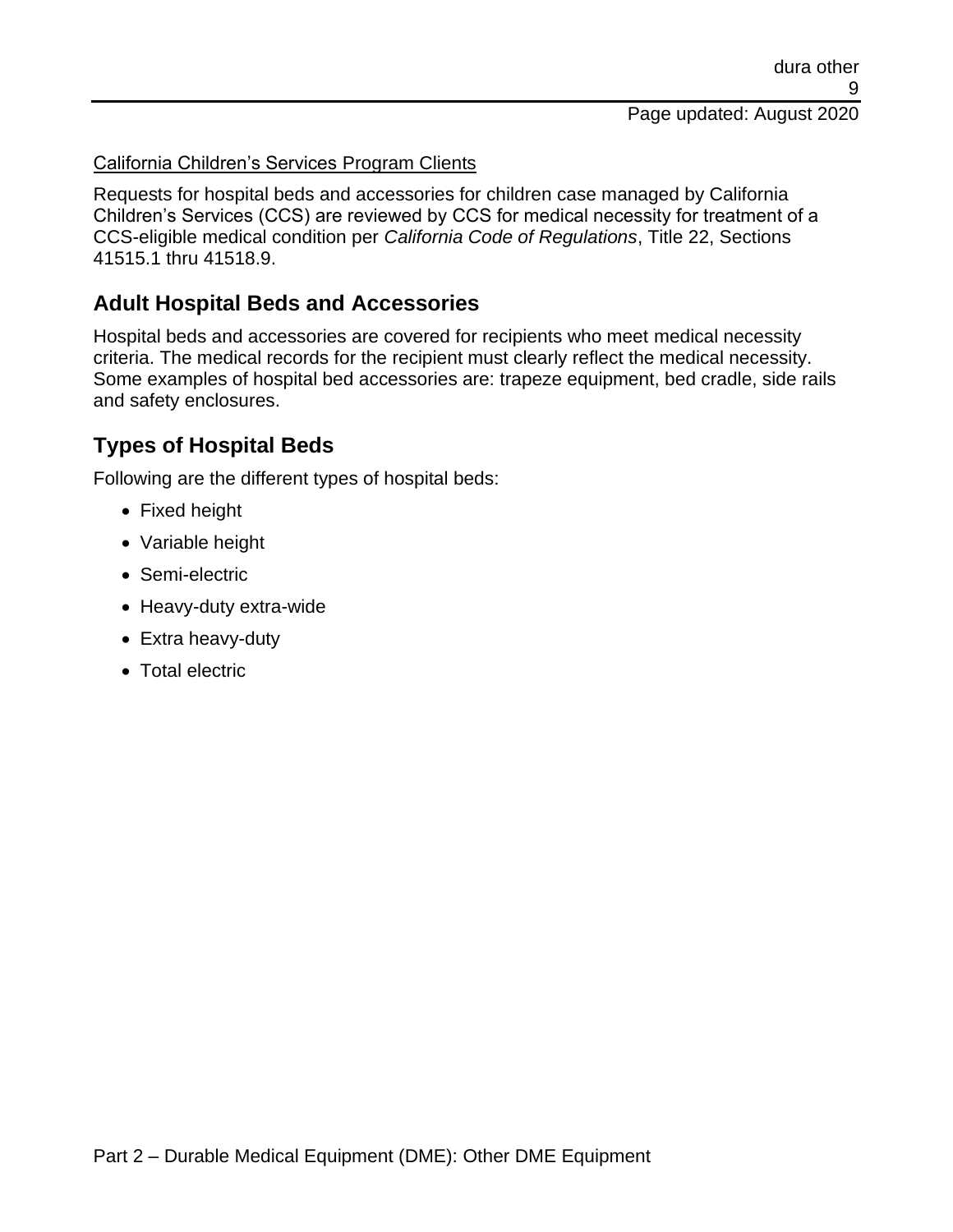## **Coverage Criteria for Hospital Beds**

#### Fixed Height

Recipient must meet at least one of the following criteria for fixed height hospital beds:

- Recipient's positioning of body is not feasible in non-hospital beds.
- Recipient needs promotion of body alignment to prevent contractures and has a history of contractures or a documented medical condition that causes risk of contractures.
- Recipient with a documented history of pain related to positioning needs alleviation of such pain.
- Recipient with a documented history of respiratory infection needs avoidance of respiratory infections related to positioning.
- Recipient needs more than 30 degrees elevation of the bed's head due to certain medical conditions such as congestive heart failure (CHF) and chronic obstructive pulmonary disease (COPD) or has a documented history of aspiration.
- Recipient needs use of special attachments or traction equipment.
- **Note:** The hospital bed is not covered if elevation of the head/upper body is less than 30 degrees. Pillows and wedges must have been ruled out as an option.

### Variable Height

The following criteria must be met for variable-height hospital beds:

- Recipient must meet the coverage criteria for fixed-height hospital bed, and
- Recipient requires height adjustment to transfer to chair, transfer to wheelchair, or get up to a standing position.

### Semi-Electric

Following are the coverage criteria for semi-electric hospital beds:

- Recipient must meet the coverage criteria for fixed-height hospital bed, and
- Recipient requires frequent body position change, and/or
- Recipient requires immediate body position change.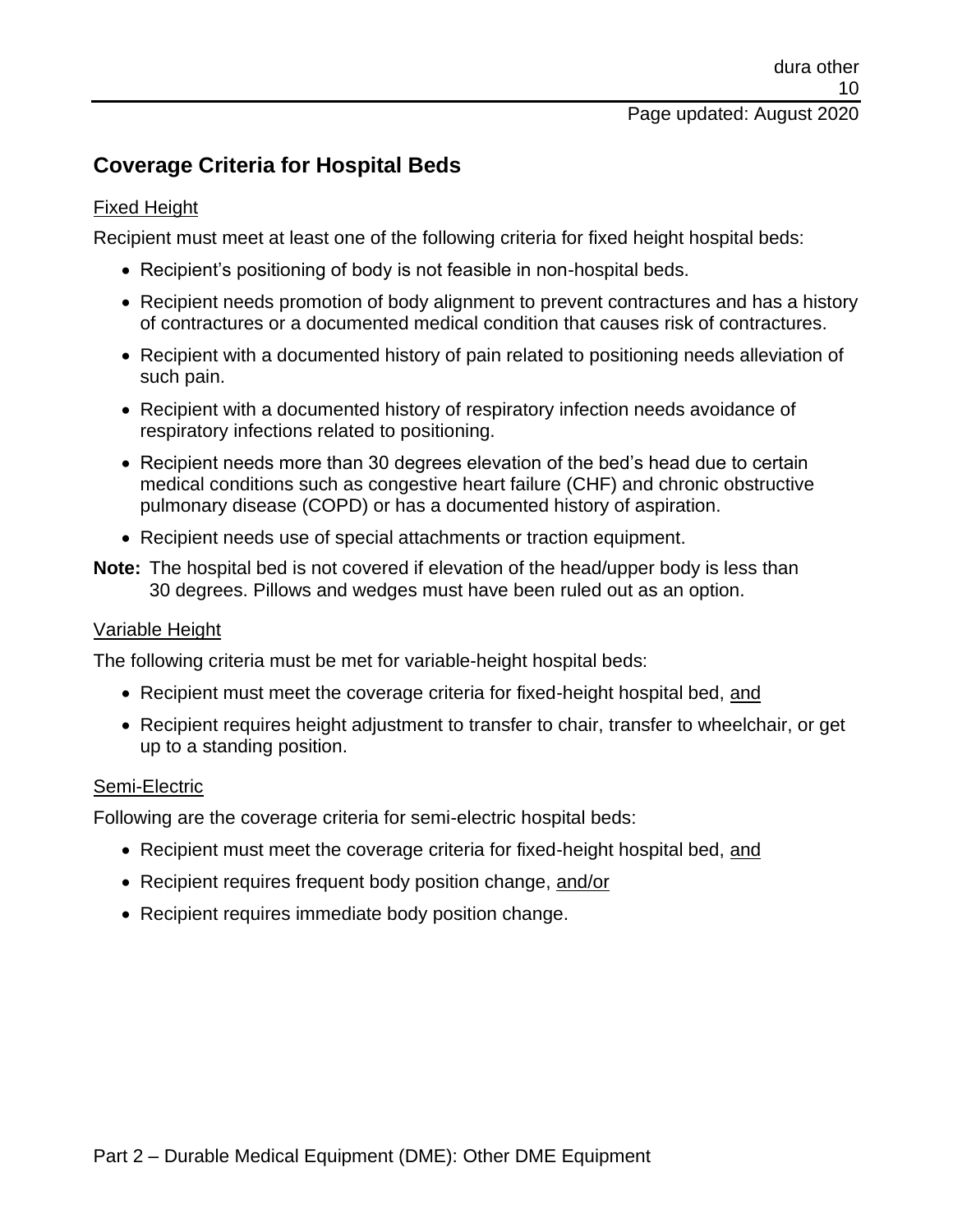#### Heavy-Duty Extra-Wide

Following are the coverage criteria for heavy-duty extra-wide hospital beds:

- Recipient must meet the coverage criteria for fixed height hospital bed, and
- Recipient's weight is 351 to 600 pounds

#### **Extra Heavy-Duty**

Following are the criteria that must be met for extra heavy-duty hospital beds:

- Recipient must meet the coverage criteria for fixed-height hospital bed, and
- Recipient's weight exceeds 600 pounds

#### Total Electric

This item is mostly for convenience purposes and is not a Medi-Cal benefit.

## **Certification of Medical Necessity**

[‹‹M](#page-37-0)edical necessity must be clearly documented by the licensed practitioner. A prescription signed by the prescribing practitioner (or electronic equivalent) must accompany the TAR for the hospital bed[.››](#page-37-1) Clinical documentation must describe the medical condition, severity and frequency of symptoms that necessitate a hospital bed. The therapeutic outcome expected to be achieved with the use of the hospital bed, availability of a caregiver, and recipient's level of independence to operate the bed must also be included in the clinical documentation.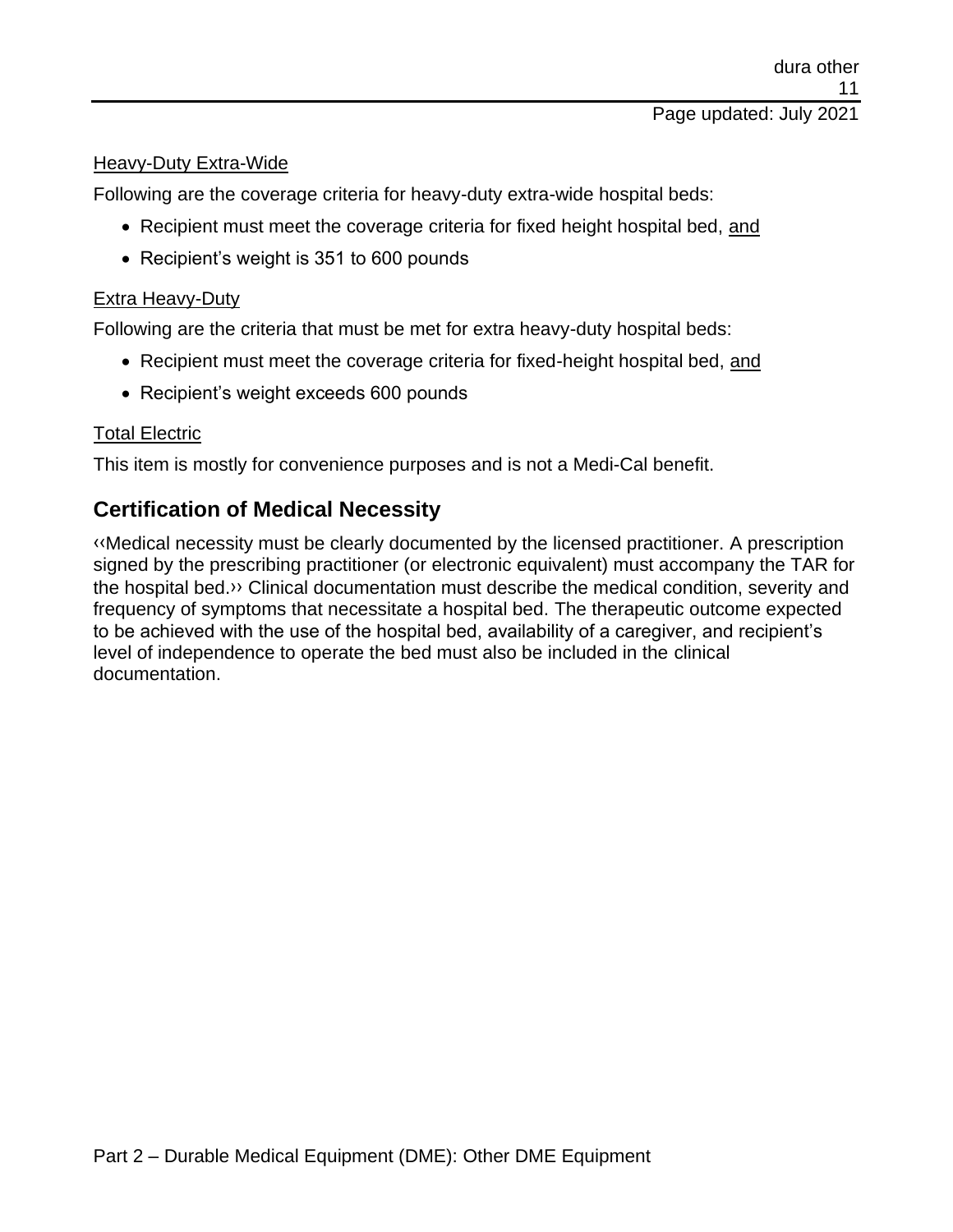# **Patient Lifts and Standing Frames**

## **Standing Systems and Standing Frames**

Standers and standing frames to allow wheelchair dependent patients to achieve a passive standing position are Medi-Cal benefits subject to authorization. The equipment is billed with HCPCS codes E0637 (combination sit to stand system, any size including pediatric, with seatlift feature, with or without wheels), E0638 (standing frame system, one position, any size including pediatric, with or without wheels), E0641 (standing frame system, multi-position, any size including pediatric, with or without wheels) or E0642 (standing frame system, mobile [dynamic stander], any size including pediatric).

### Medical Necessity

Standers and standing frames are considered medically necessary when there is documentation of the following:

- The device would allow the recipient to become more independent in one or more of the activities of daily living, and
- For a recipient with a pressure sore, the device would provide pressure relief/off-loading of the pressure sore that cannot be accomplished by other means, or
- Lower body strength is increased by maintaining a standing position for recipients with spastic quadriplegia or other neuromuscular conditions who are unable to rise from a seated to standing position without assistance and have some residual strength in the hips or legs, or
- Lower body strength is increased by maintaining a standing position for recipients with paraplegia and other neuromuscular conditions who are unable to rise from a seated to a standing position without assistance and have some residual strength in the hips or legs, and
- There is documentation that the recipient has tried the system through an ongoing outpatient therapy program and the physical therapist has witnessed the use of the system and recommends it.

Standers and standing frames are not considered medically necessary for recipients with complete paralysis of the hips and legs, such that lower body range of motion is not improved or maintained by the standing position, or if using the stander/frame would create an unsafe situation for the recipient.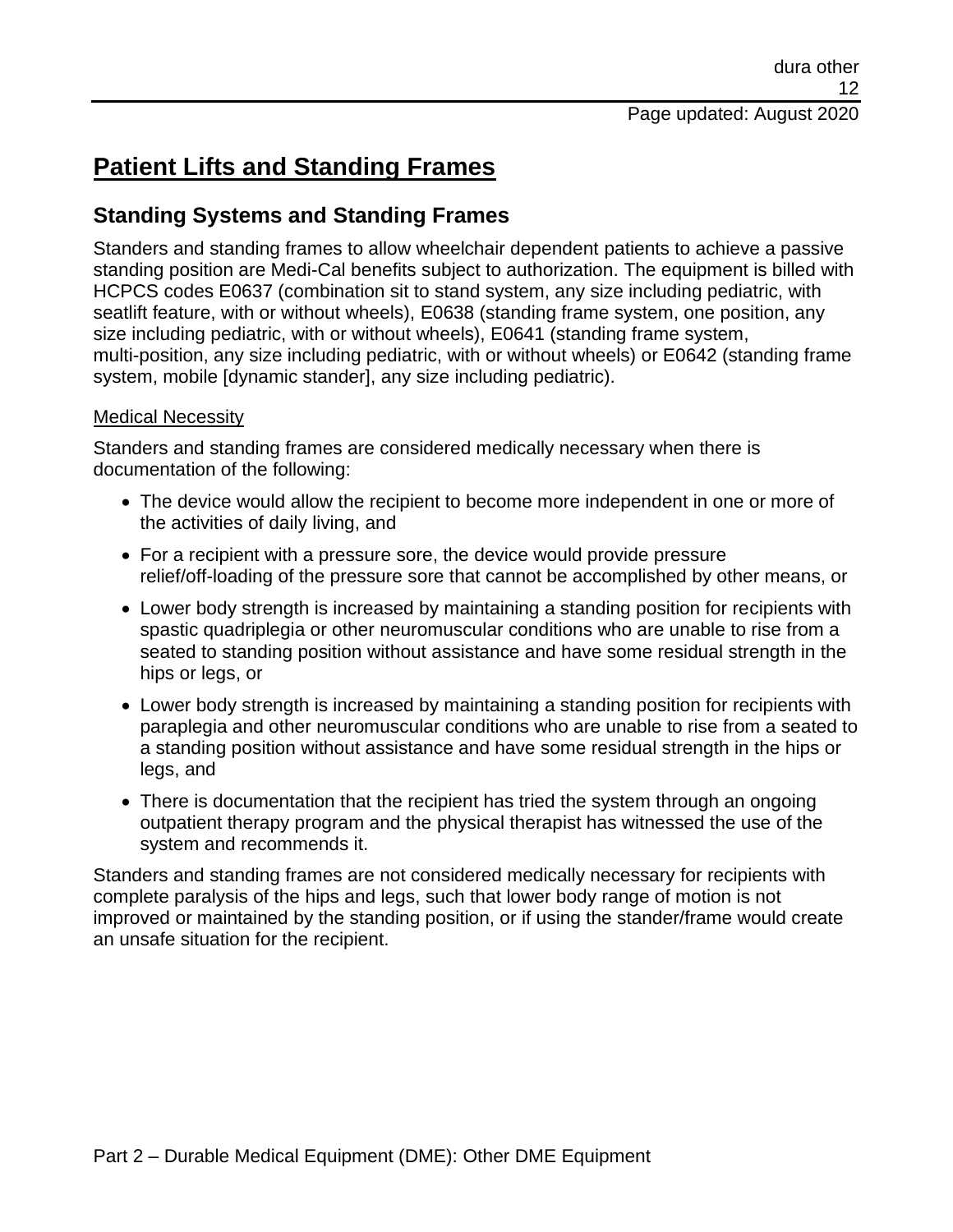#### [‹‹P](#page-37-0)rescribing Practitione[r››](#page-37-1)

[‹‹W](#page-37-0)hen ordering standing equipment billed with codes E0637, E0638, E0641 or E0642, the prescribing practitioner must provide medical documentation that the recipient has had sufficient training with the system and does not have a fracture risk or does not develop vertigo or become nauseous by standing. The prescribing practitioner must also document that the recipient is willing and able to stand and that there are suitable facilities and assistance available (when needed) in the recipient's home for standing[.››](#page-37-1)

#### TAR Requirements

A TAR may be authorized only for those recipients who have had an adequate case management assessment of their overall needs for ambulation, positional changes and other essential activities of daily living, including an onsite evaluation as necessary.

TARs requesting authorization of HCPCS codes E0637, E0638, E0641 or E0642 must include the following information.

- Diagnosis, age, height and weight, or other information regarding size
- Description of functions (sitting ability, standing ability, mobility)
- Description of transfers, functional goals, current program directed toward functional goals
- Daily activities, relevant impairment (range of motion, bowel/bladder/intestinal function, history of fractures or risk for bone density issues, respiratory status)

A three-month rental period is mandatory before purchase of any stander/standing frame unless the recipient has participated in a community program of standing three to four times per week, for at least three months.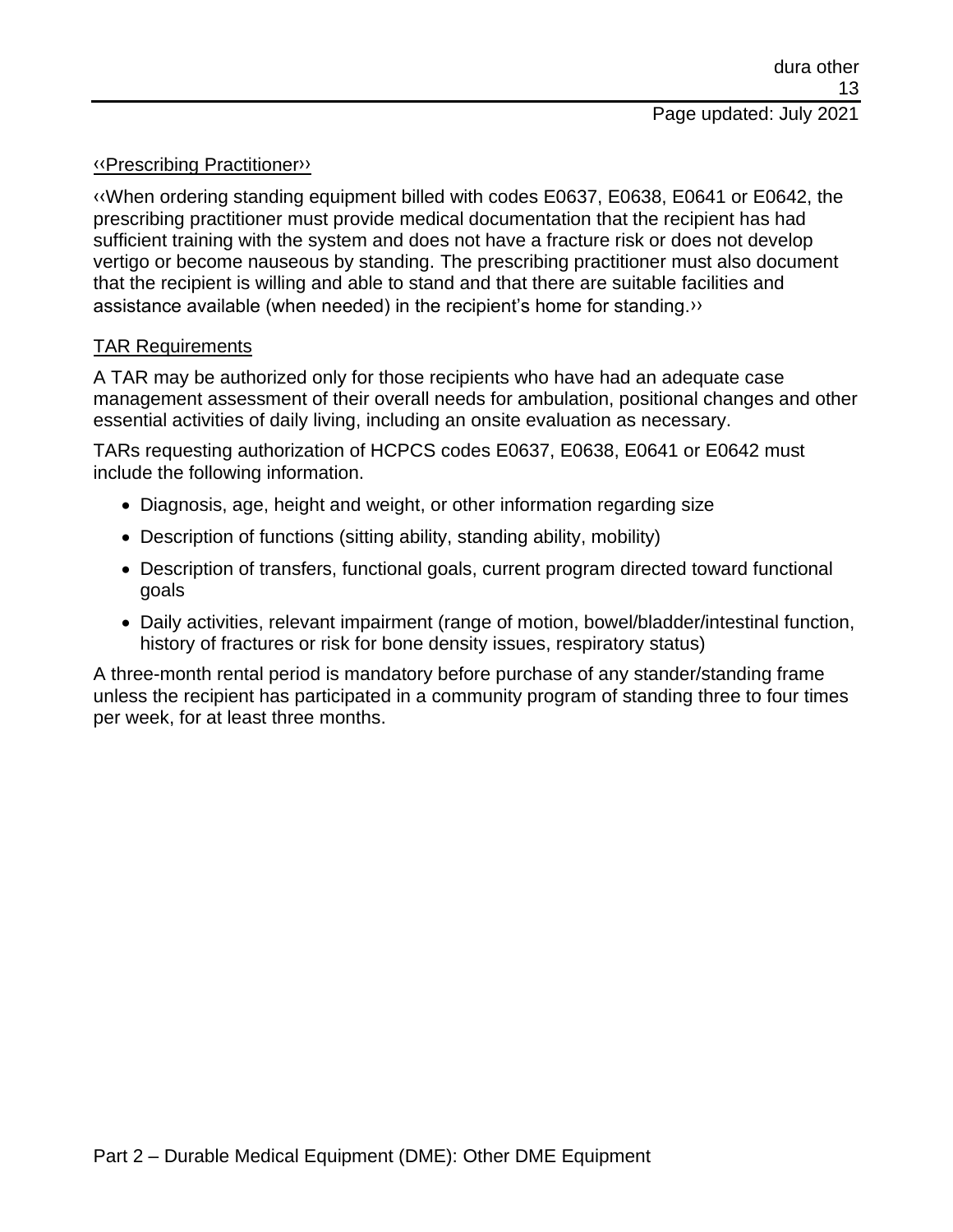### Page updated: August 2020

Additionally, the TAR must provide answers to the following questions:

- What is the recipient's history of standing or efforts to stand?
- What is the recipient's current standing program? Does the recipient stand in any other setting (school, work setting, etc.)?
- Is the recipient able to stand by any method other than a stander (against furniture, with assist of caregiver, with a strap or support, with a walker, etc.)?
- How is the use of a stander related to the functional goals for this recipient?
- What specific activities for this recipient require a stander?
- Is there a home program or therapy program that requires regular use of a stander?
- Has this recipient experienced a trial of the proposed stander or any other stander and what were the results?
- What other standing devices were considered, and why were they rejected?
- What other less costly alternatives were considered, and why were they rejected (other approaches to identified needs – range of motion, stretching, splints, respiratory activities, other methods of weight-bearing, etc.)?

# **Patient Transfer Systems**

## **Multi-positional Patient Transfer Systems**

HCPCS code E1035 (multi-positional patient transfer system, with integrated seat, operated by care giver, patient weight capacity up to and including 300 lbs.)

HCPCS code E1036 (multi-positional patient transfer system, extra-wide, with integrated seat, operated by care giver, patient weight capacity greater than 300 lbs.)

For pricing information, see "Wheelchairs, Modifications and Accessories, Transport Chairs" in the *Durable Medical Equipment (DME): Billing Codes and Reimbursement Rates* section of this manual. These codes are nontaxable.

Code E1036 requires a *Treatment Authorization Request* (TAR).

HCPCS codes E1035 and E1036 are not separately payable within the same month as code E0240 (bath/shower chair, with or without wheels, any size).

The frequency limit for codes E1035 and E1036 is once in five years.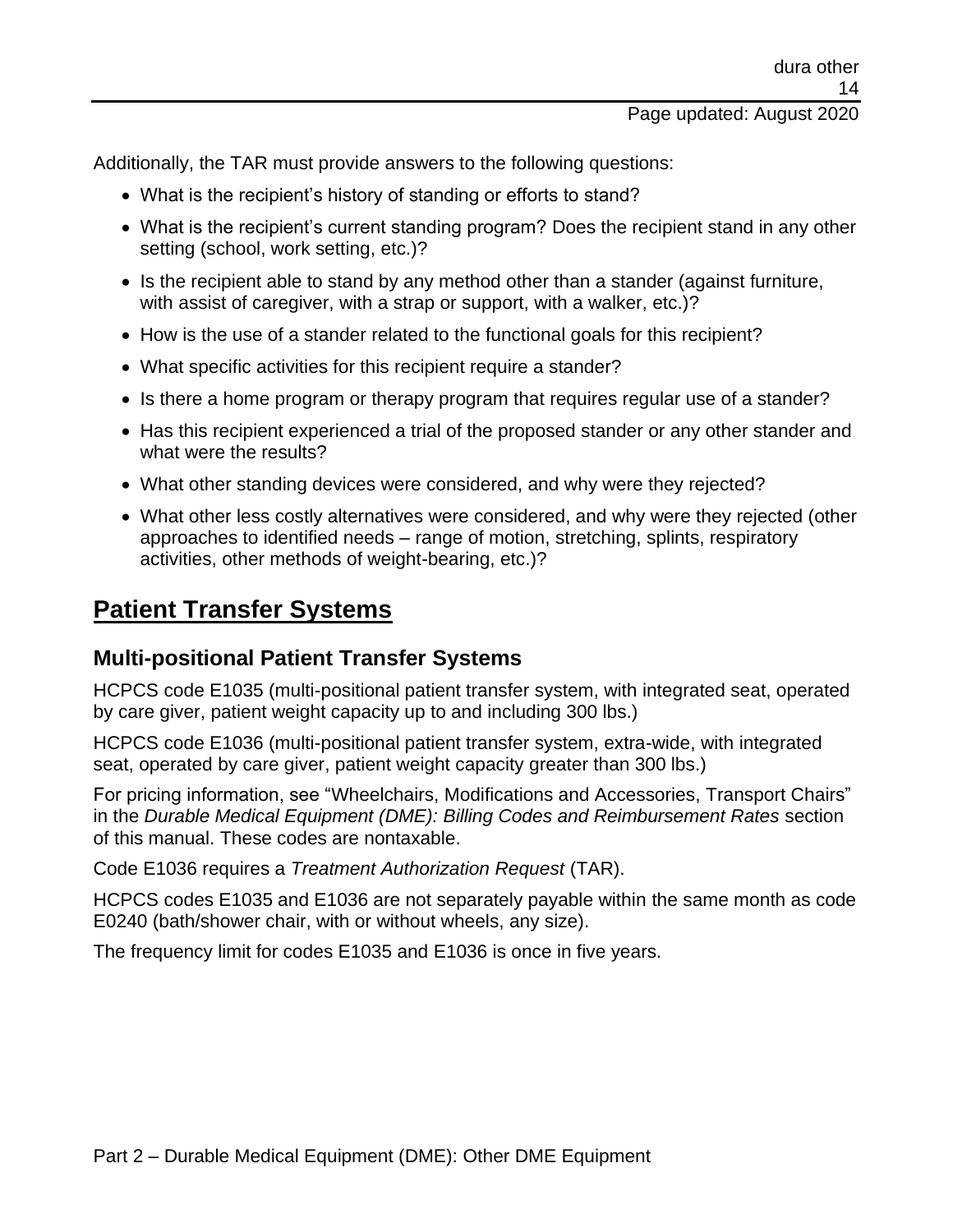## **Stairway Chairlifts**

A stairway chairlift is a Medi-Cal benefit, subject to authorization. Providers must bill using HCPCS code E1399.

## TAR Requirements

Each TAR will be reviewed on a case-by-case basis. Medical necessity, cost considerations, less costly options available and the ability of the recipient or caregiver to independently and safely operate the stairway chairlift will be taken into consideration.

### Required Documentation

The following documentation must accompany the TAR:

- A description of all rooms available to the recipient on the residence level used by the recipient
- A description of other rooms on other levels of the residence that the recipient must access for activities of daily living
- The treating practitioner's prescription
- An explanation of why the stairway chairlift is medically necessary for the recipient, including which less costly options have been tried or considered, and why these options did not meet the medical needs of the recipient

Adjudication of TARs for stairway chairlifts is conducted by the San Francisco Medi-Cal Field Office.

### Reimbursement

Reimbursement for code E1399 is "By Report."

# **[‹‹P](#page-37-0)hototherapy**

HCPCS code E0202 (phototherapy [bilirubin] light with photometer) is covered when medically necessary for infants as a daily rental only. Modifier RR is required.

The following criteria must be met.

- The infant's total serum bilirubin is in the "optional range" as defined by the American Academy of Pediatrics Subcommittee on Hyperbilirubinemia; and
- The infant is feeding, voiding and stooling well and appears well; and
- Close follow-up evaluation can be accomplished<sup>>></sup>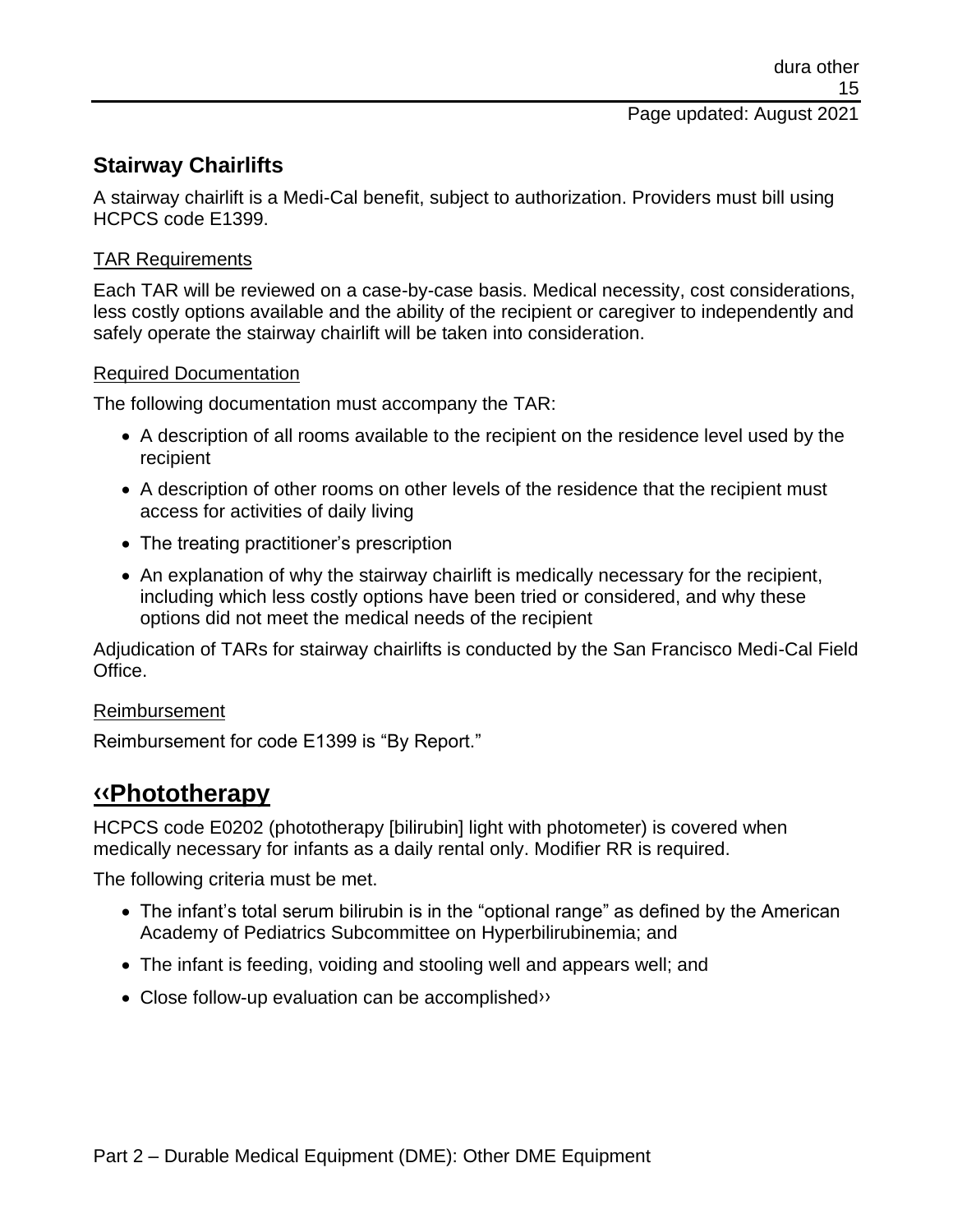Claims submitted to bill for the phototherapy light may be submitted under the mother's Medi-Cal ID if the infant's Medi-Cal eligibility has not yet been established. Claims that use the mother's Medi-Cal ID for the infant, must indicate in the *Patient Relationship to Insured* field (Box 6) that the "patient is the child of the insured."

The frequency limit for HCPCS code E0202 is 10 days per lifetime, per infant. A TAR can override the frequency limit when more than one infant born to the same mother (for example, twins, or infant from subsequent birth) requires phototherapy. When phototherapy is needed for more than one infant, claims for phototherapy require a statement in the *Additional Claim Information* field (Box 19) specifying the number of infants needing phototherapy at this time or that a previous claim was submitted for a sibling who also required phototherapy.

# **Pneumatic Compressors**

## **Lymphedema Pumps/Pneumatic Compression Devices**

Coverage of lymphedema pumps/pneumatic compression devices is limited to mastectomy patients and patients with upper and lower extremity conditions. One of the following ICD-10-CM diagnosis codes is required on the TAR but is not required on the claim: I89.0, I97.2 or Q82.0.

All lymphedema pumps/compression devices (HCPCS codes E0650, E0651, E0655 thru E0657, E0660, E0665 thru E0669, E0671 thru E0673, [‹‹K](#page-37-0)1031 thru K103[3››\)](#page-37-1) require authorization. They must be prescribed by a licensed practitioner within the scope of his/her practice and are subject to appropriate physician oversight. The ideal situation would be for these patients to be under case management. An initial 60-day trial rental may be authorized and must establish clinical effectiveness.

[‹‹H](#page-37-0)CPCS code K1031 cannot be billed in conjunction with E0651, code K1032 cannot be billed in conjunction with E0667, and code K1033 cannot be billed in conjunction with E0669 as the two perform the same clinical functions[.››](#page-37-1)

Lymphedema pumps and pneumatic compression devices are not covered when the following medical guidelines are not met or for other indications such as venous insufficiency. Pumps or sequential pneumatic compression devices are contraindicated in the presence of active infection or deep vein thrombosis in the affected limb.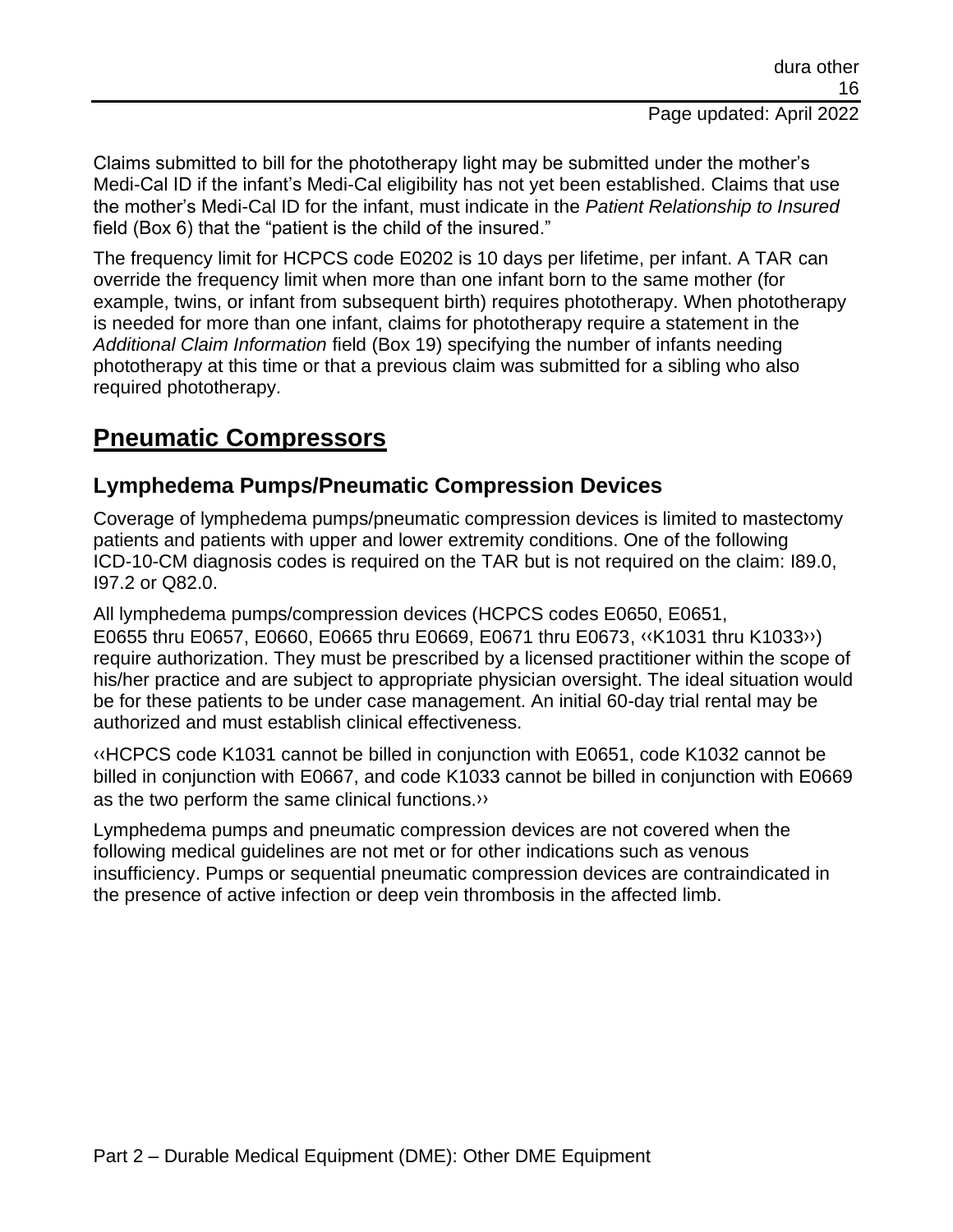#### **Criteria**

Lymphedema pumps/compression devices are subject to the following criteria:

- The recipient has a confirmed diagnosis of primary or secondary lymphedema, and
- Lymphedema has been shown to be associated with functional impairment of the recipient.
- Conservative medical therapies, such as elevation of the affected limb, exercise, massage and/or use of an appropriate compression bandage system or compression garment, have been tried for at least 30 days and failed to reduce prolonged lymphedema, and
- The recipient has demonstrated compliance with the past recommended medical treatment(s).

Lymphedema pumps and pneumatic compression devices may be purchased (modifier NU) or rented (modifier RR). Purchase or continued rental may be authorized when there is documented effectiveness of the pump (a decrease in edema is documented by pre- and post-treatment measurements and/or documentation of functional improvement).

### Segmental Pneumatic Appliances

Reimbursement for HCPCS codes E0656 (segmental pneumatic appliance, trunk) and E0657 (segmental pneumatic appliance, chest) requires authorization and must be billed using modifier NU for purchase, RR for rental or RB for repair/replacement. The TAR must include one of the following:

| ICD-10-CM Diagnosis Code | <b>Description</b>                   |
|--------------------------|--------------------------------------|
| 189.0                    | Lymphedema, not elsewhere classified |
| 197.2                    | I Postmastectomy lymphedema syndrome |
| Q82.0                    | Hereditary lymphedema                |

### **Required Diagnosis Code Descriptions Table**

Codes E0656 and E0657 are restricted to once-in-a-lifetime reimbursement per recipient, any provider.

[‹‹C](#page-37-0)odes K1031 must be billed using modifier NU for purchase, RR for rental, or RB for repair. Codes K1032 and K1033 must be billed using modifier NU for purchase. Codes K1031, K1032, and K1033 require authorization and the TAR must include one of the following ICD-10 codes: I89.0 or Q82.0[.››](#page-37-1)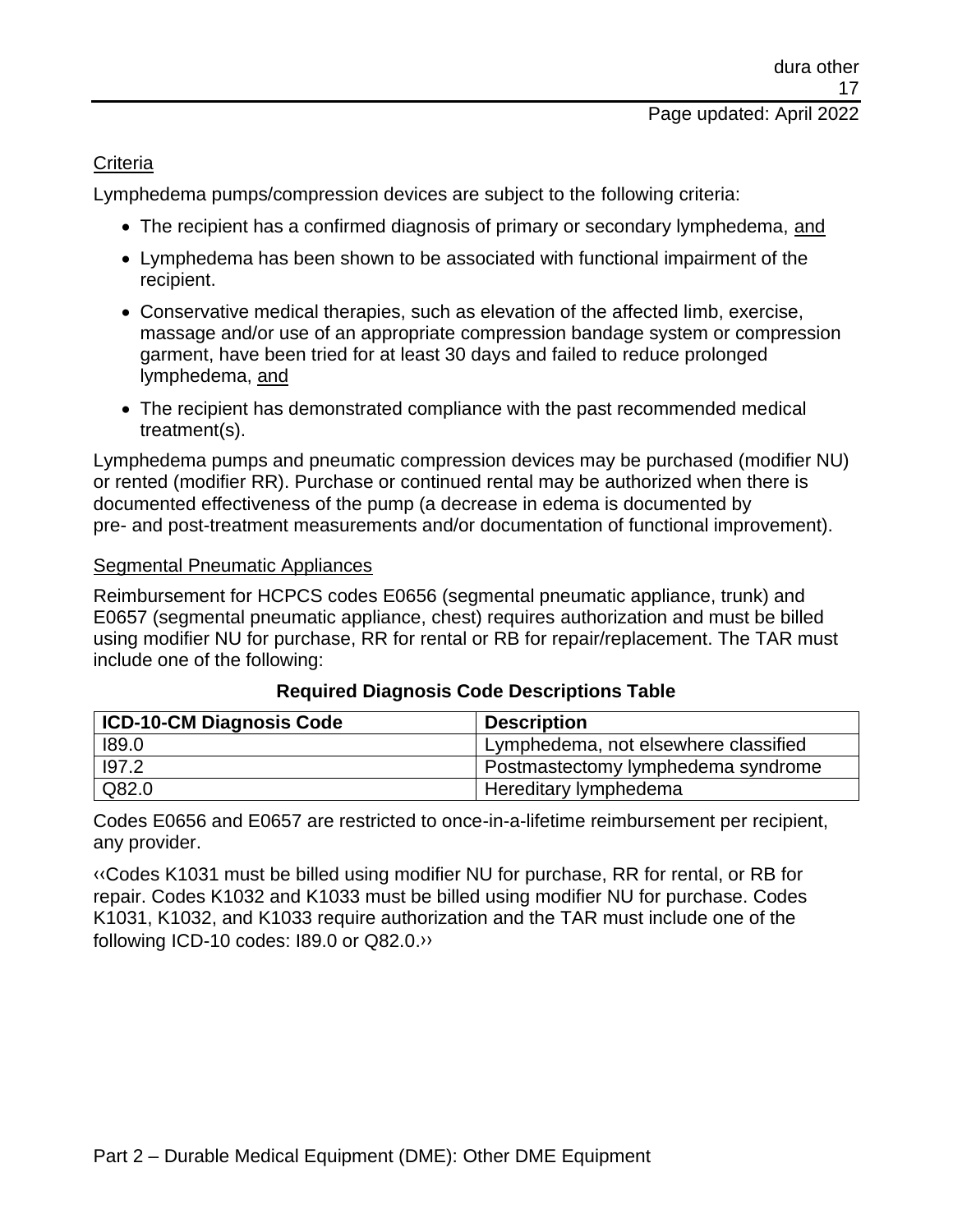# **Miscellaneous Equipment, Accessories and Supplies**

## **Blood Glucose Monitors**

Blood glucose monitors (glucometers), with or without special features, may be prescribed for the purpose of monitoring a recipient's blood glucose levels at home when the recipient has any of the following conditions:

- Type I insulin-dependent diabetes
- Type II non-insulin-dependent diabetes
- Diabetes Mellitus complicating pregnancy
- Gestational diabetes

Home blood glucose monitors are billed with HCPCS code E0607. Blood glucose monitors with special features (for example, integrated voice synthesizers) are billed with HCPCS codes E2100 and E2101. [‹‹A](#page-37-0)djunctive blood glucose alert systems are billed with HCPCS code E2102 with required modifiers NU for purchase and modifier RB for repair, and a minimum age of two years[.››](#page-37-1)

## Documentation Requirements

Claims for any blood glucose monitor must include the ICD-10-CM diagnosis codes (including all relevant digits) related to the type of diabetes for which the instrument is being prescribed. Claims for HCPCS code E0607 must contain documentation that the recipient or caregiver is competent to monitor the equipment and that the device is designed for home rather than clinical use.

## Authorization

Authorization is always required for glucometers with special features (HCPCS codes E2100 and E2101). Authorization is required for code E0607 only when the cost exceeds the established TAR threshold limits for rental or purchase of DME. The TAR must contain the following documentation:

- The following ICD-10-CM diagnosis codes:
	- Diagnosis of drug or chemical induced diabetes (E09.8, E09.9)
	- Type I diabetes (E10.10 thru E10.9)
	- Type II diabetes (E11.00 thru E11.9)
	- Other specified diabetes (E13.00 thru E13.9)
	- Diabetes complicating pregnancy (O24.011 thru O24.33, O24.811 thru O24.93)
	- Gestational diabetes (O24.111 thru O24.439, O99.810 thru O99.815) with intent to monitor blood glucose at home, and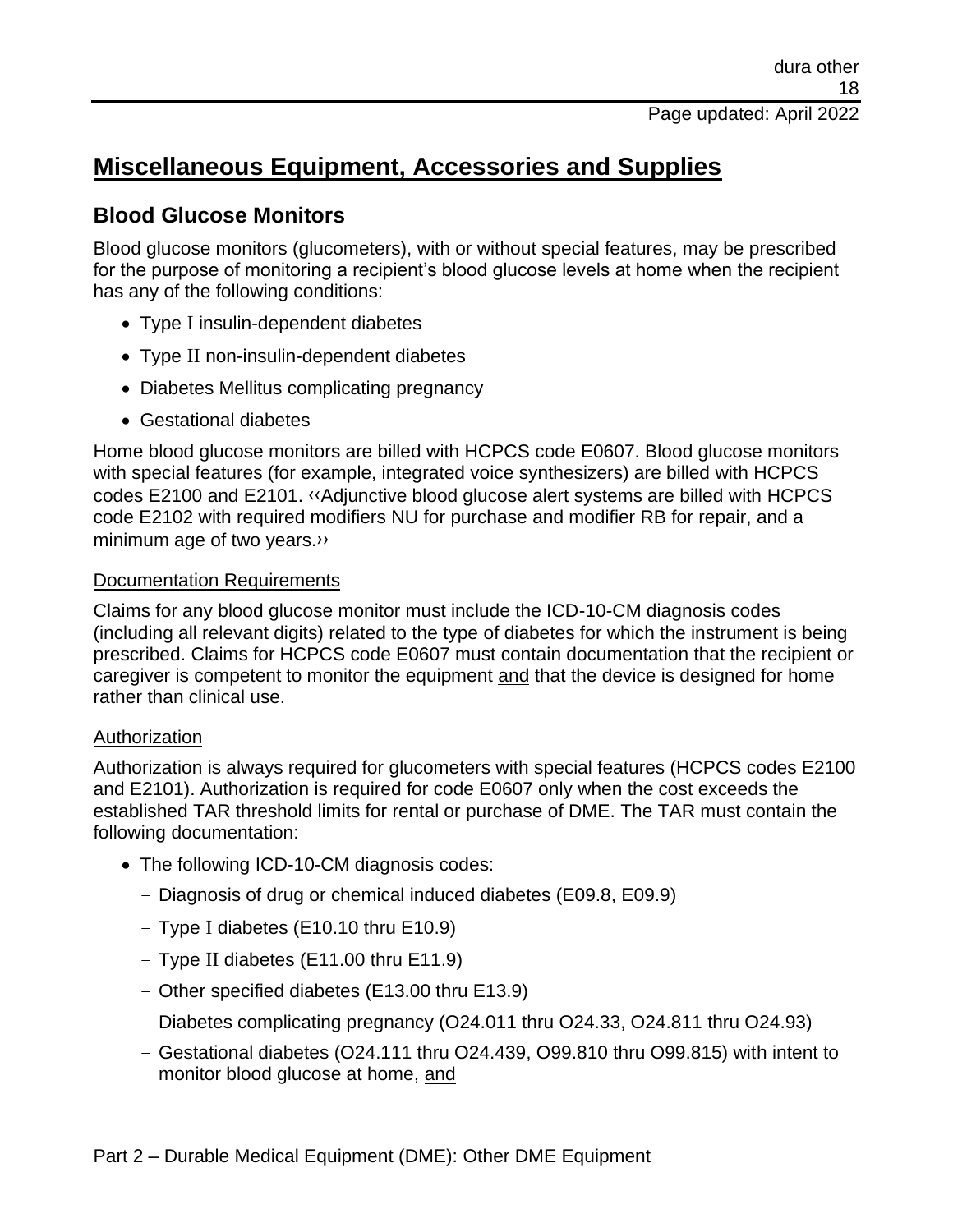Page updated: August 2021

- Written statement that the requested glucometer is the least costly item available that will meet the recipient's medical needs, and
- For codes E2100 and E2101, written explanation of the severity of the impairment justifying a special feature for the effective use of the equipment, and
- For codes E2100 and E2101, written statement that the recipient requesting a glucometer with special features is capable of using the equipment in the home setting, and is not dependent upon a caregiver for blood glucose testing. (If the recipient is dependent upon a caregiver, the caregiver's need for any requested special features must be justified.)

### **Supplies**

Glucometer test strips, lancets and other monitoring supplies are billed using specific medical supply codes. For information about specific codes, refer to the *Medical Supplies List* sections in the appropriate Part 2 manual.

## **Blood Pressure Equipment**

HCPCS codes A4660 (sphygmomanometer/blood pressure apparatus with cuff and stethoscope), A4663 (blood pressure cuff only) and A4670 (automatic blood pressure monitor) do not require documentation for reimbursement except for pricing information. These may be billed with any ICD-10-CM diagnosis code that justifies medical necessity.

These codes are for purchase only. If these codes are billed with modifier RR (rental), the claim will be denied.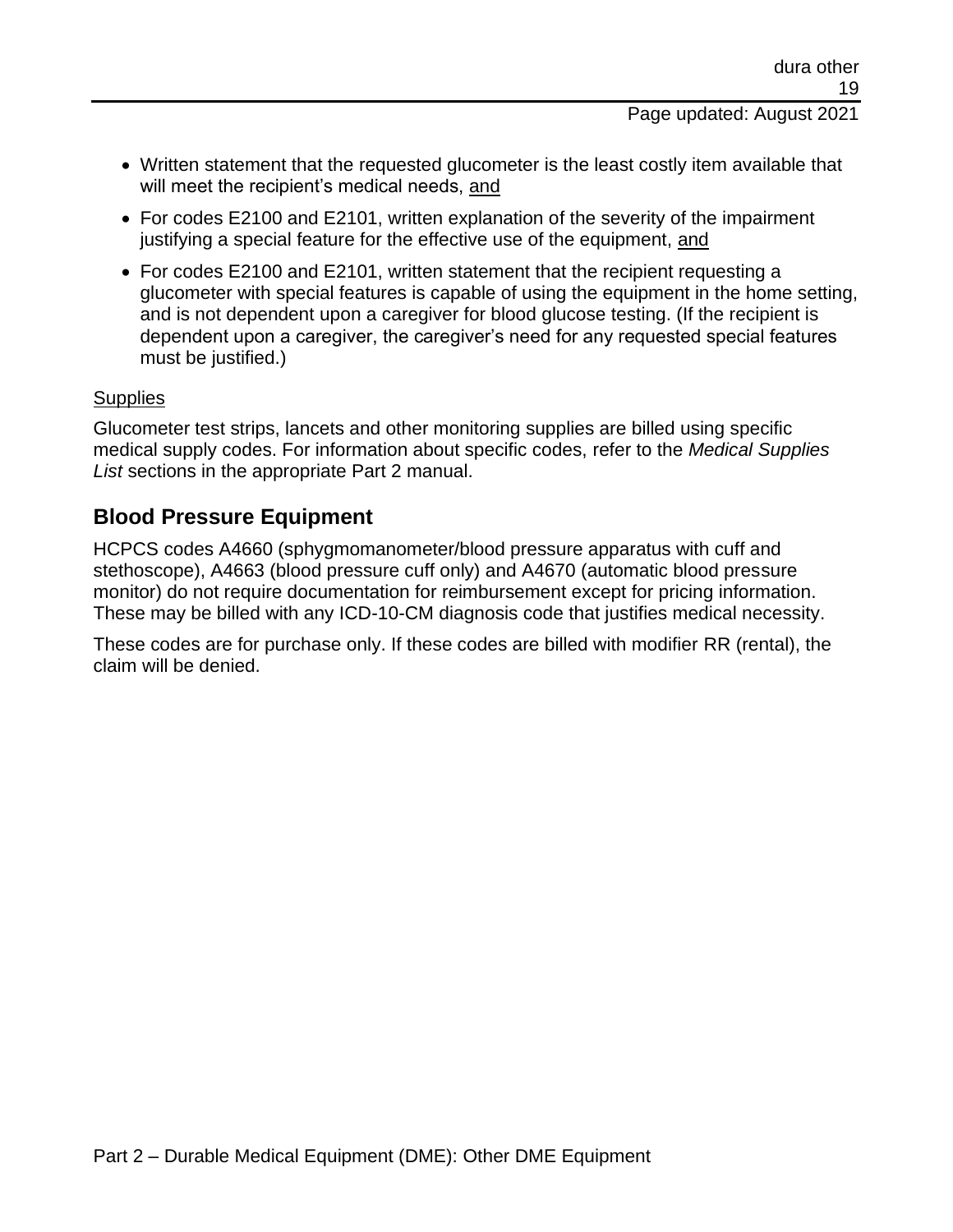# **Breastfeeding: Lactation Management Aids**

Lactation management aids include breast pumps and breast pump supplies that may be purchased or rented if medically necessary. Breast pumps (HCPCS codes E0602, E0603 and E0604) must include all supplies necessary for use of the breast pump (tubing, adapter, breast pump bottle and cap, breast shield and splash protector and locking ring).

Follow these guidelines when billing for breast pumps:

| <b>HCPCS</b><br>Code | <b>Item</b>                                                                                                                                        | <b>TAR</b>                                                                                                                     |
|----------------------|----------------------------------------------------------------------------------------------------------------------------------------------------|--------------------------------------------------------------------------------------------------------------------------------|
| E0602                | Breast pump, manual, any type                                                                                                                      | Required if the cumulative cost within<br>the calendar month for the purchase<br>of lactation management aids exceeds<br>\$100 |
| E0603                | Breast pump, electric<br>(AC and/or DC), any type. This is<br>also known as a personal grade<br>(single-user) electric breast pump.                | Required if the cumulative cost within<br>the calendar month for the purchase<br>of lactation management aids exceeds<br>\$100 |
| E0604                | Breast pump, hospital grade, electric<br>(AC and/or DC), any type. This is<br>also known as a hospital grade<br>(multi-user) electric breast pump. | Refer to "Hospital Grade (Multi-User)<br><b>Electric Breast Pumps" following</b>                                               |

#### **Billing Guidelines for Breast Pumps Table**

**Note:** Code E0602 may be used to bill either a manual breast pump or a breast pump kit.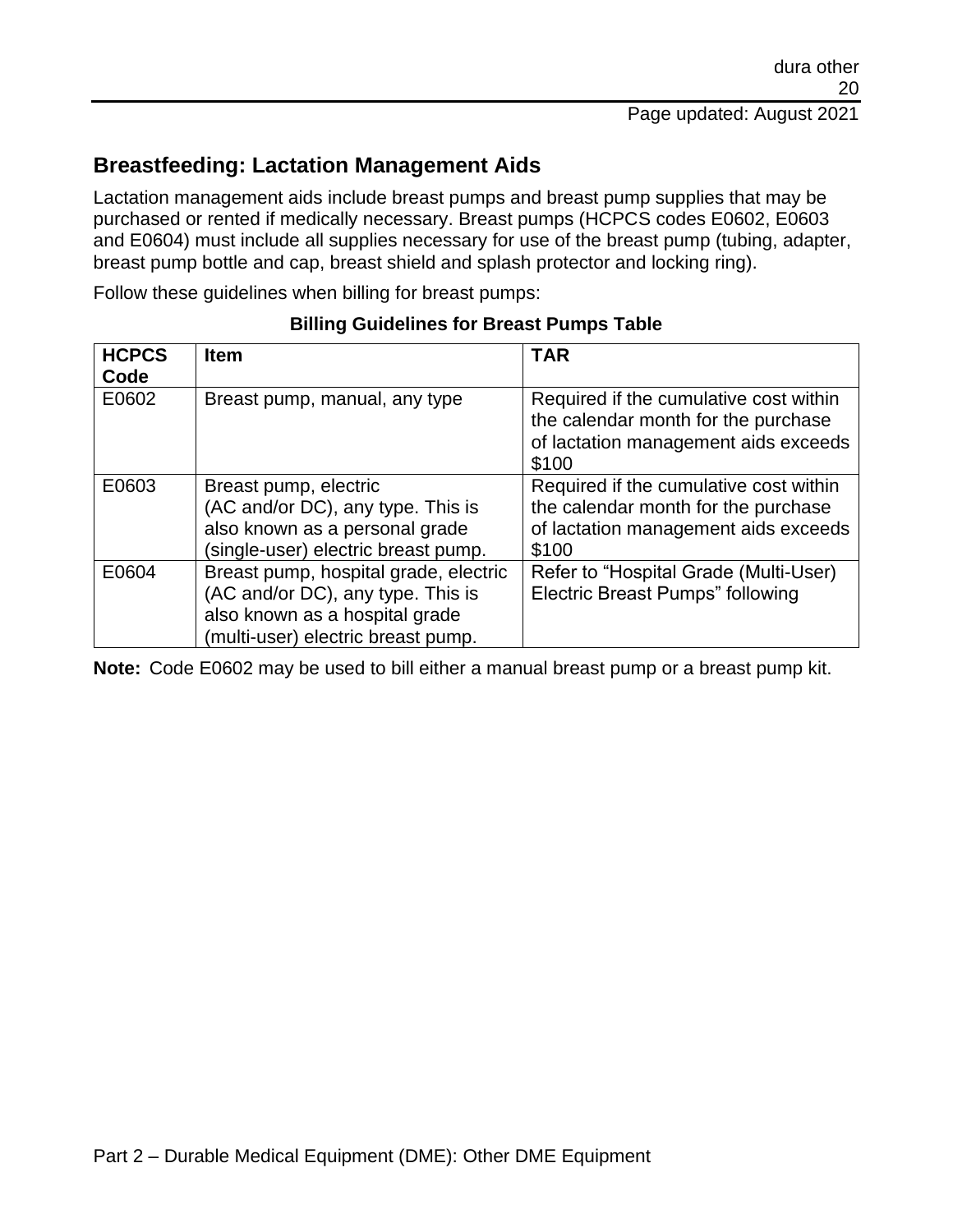# Page updated: August 2021

#### Hospital Grade (Multi-User) Electric Breast Pumps

Hospital grade (multi-user) electric breast pumps (HCPCS code E0604) are covered when medically necessary for daily rental only. If there are no other relevant rentals, a TAR is not required until the rental amount exceeds \$164 in a 15-month period. See criteria below for establishing medical necessity.

#### Documentation When TAR is Required

A TAR must be accompanied by documentation establishing that the item is medically necessary in either of the two following situations:

- If direct nursing at the breast is established during the neonatal period (the period immediately following birth and continuing through the first 28 days of life) and nursing is interrupted, medical necessity for code E0604 is defined as the existence of any of the following medical conditions:
	- The mother has a medical condition that requires treatment of her breast milk before infant feeding; or
	- The mother is receiving chemotherapy or other therapy with pharmaceutical agents that render her breast milk unsuitable for infant feeding; or
	- The infant developed a medical condition or requires hospitalization that precludes direct nursing at the breast on a regular basis.
- If direct nursing at the breast is not established during the neonatal period, medical necessity for code E0604 is defined as the existence of any of the following medical conditions:
	- Any maternal medical condition that precludes direct nursing at the breast; or
	- The infant has a congenital or acquired neuromotor or oral dysfunction that precludes effective direct nursing at the breast; or
	- The infant has a congenital or acquired condition that precludes effective direct nursing at the breast; or
	- The infant continues to be hospitalized and the mother is no longer an inpatient.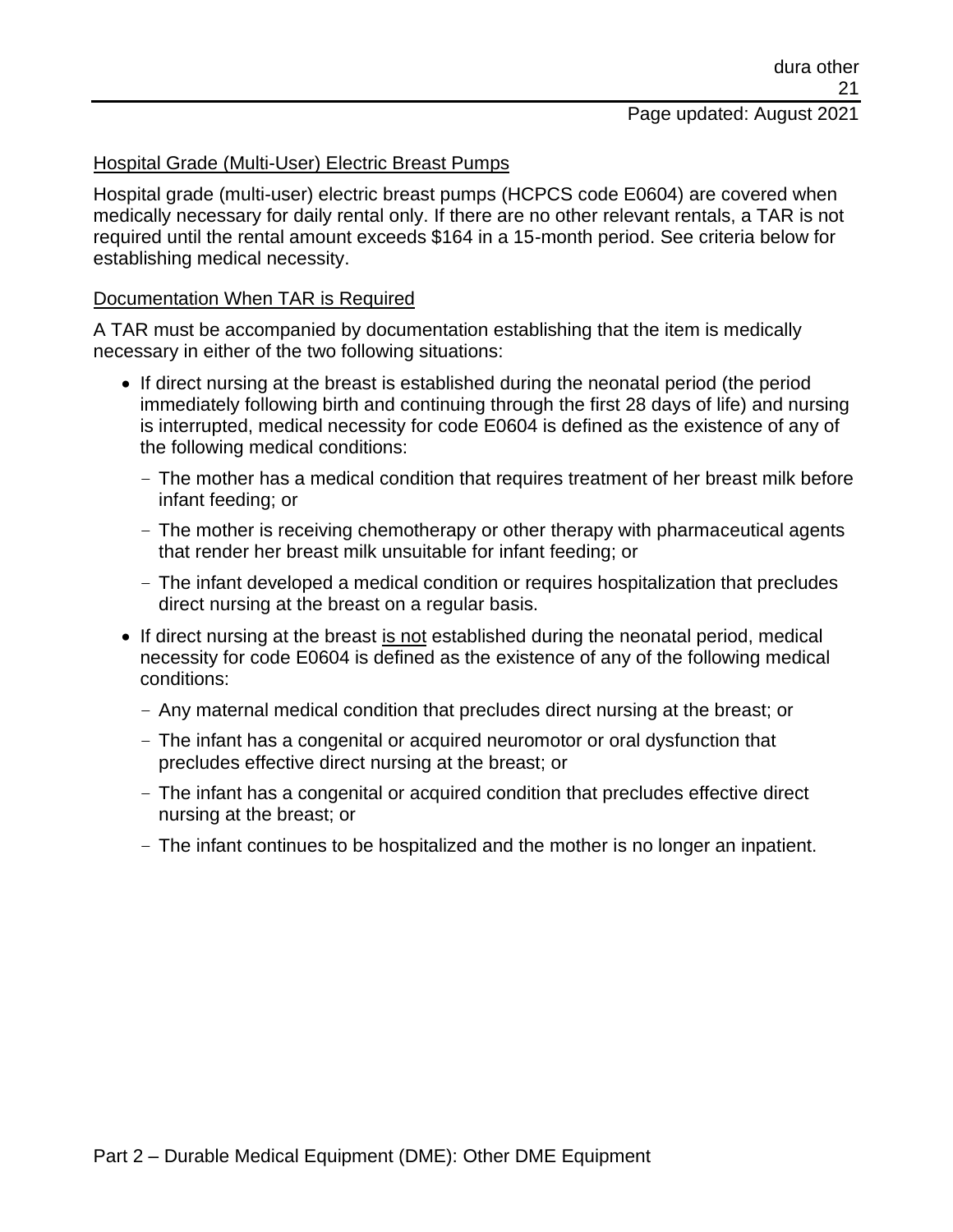#### TAR Requirements

TARs for the rental or purchase of electric pumps must include the following:

- A complete, detailed description of the medical necessity (see situations listed above) for the requested equipment
- An explanation of why an electric pump or other specialized equipment must be used instead of a less expensive manual device

When a TAR is required, it must be accompanied by a prescription signed by the treating practitioner (or electronic equivalent).

TARs are submitted to the TAR Processing Center.

Durable Medical Equipment (DME) coverage is limited by the *California Code of Regulations* (CCR), Title 22, Section 51321, to the lowest cost item that meets the patient's medical needs. Once the cumulative rental of a hospital grade (multi-user) electric breast pump exceeds the pump's maximal allowable purchase price, no further rental shall be authorized and the item shall be deemed to have been purchased.

## **Replacement Breast Pump Supplies**

Purchase of the following replacement breast pump supplies for patient-owned breast pumps and storage bags are reimbursable.

| <b>HCPCS Code</b> | <b>Description</b>                                                   |
|-------------------|----------------------------------------------------------------------|
| A4281             | Tubing for breast pump, replacement                                  |
| A4282             | Adapter for breast pump, replacement                                 |
| A4283             | Cap for breast pump bottle, replacement                              |
| A4284             | Breast shield and splash protector for use with breast pump,         |
|                   | replacement                                                          |
| A4285             | Polycarbonate bottle for use with breast pump, replacement           |
| A4286             | Locking ring for breast pump, replacement                            |
| K1005             | Disposable collection and storage bag for breast milk, any size, any |
|                   | type, each                                                           |

#### **Reimbursable Code Descriptions for Breast Pump Supplies Table**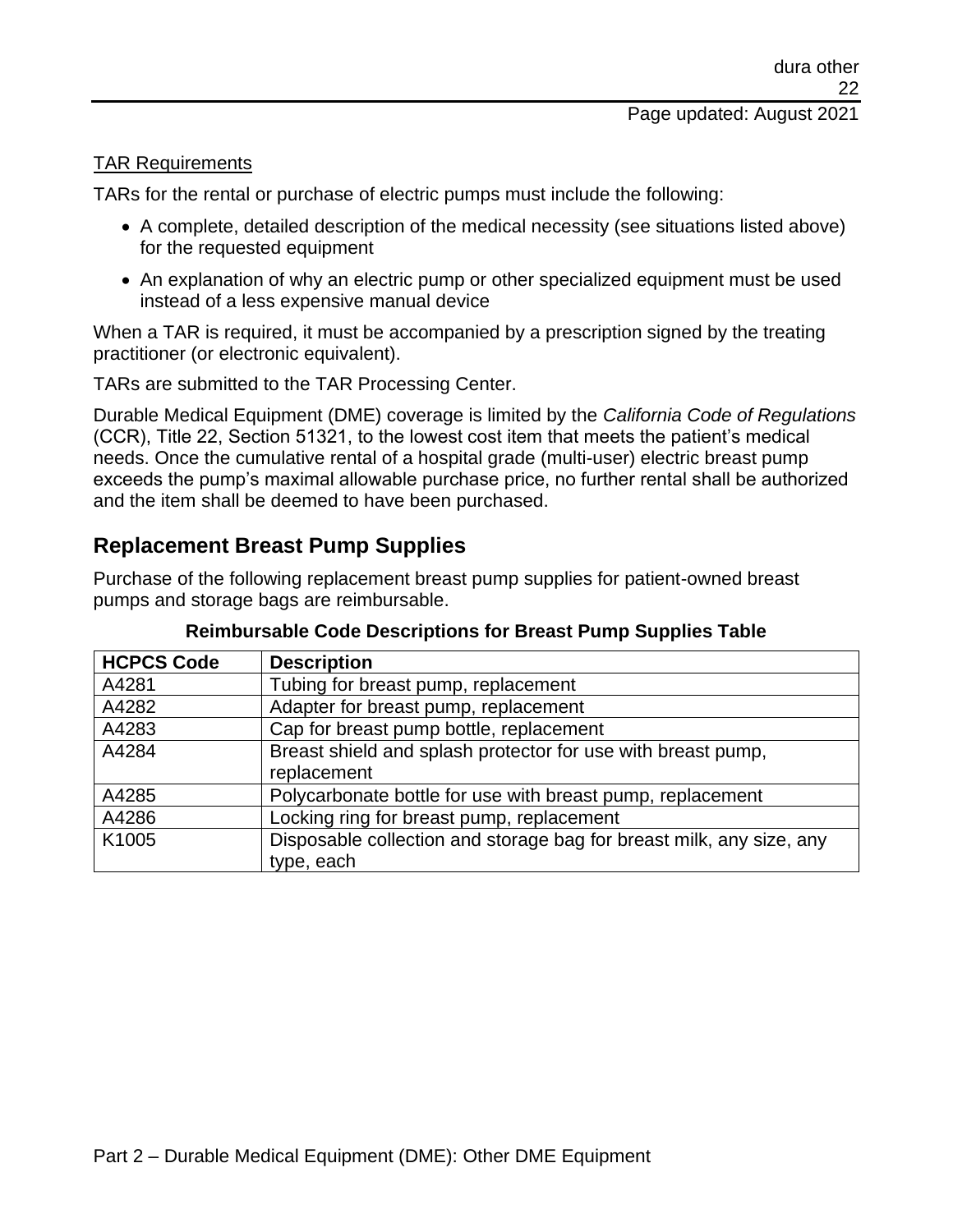These items are not to be rented or repaired and they must be billed with modifier NU (purchase) only. Reimbursement is "By Report." Claims for these items require a statement in the *Additional Claim Information* field (Box 19) that the patient owns a breast pump. Labor charges (HCPCS code K0739 or K0740) for these items are not separately reimbursable.

HCPCS codes A4281 thru A4286 are only covered when the specific replacement part no longer functions properly. Medi-Cal will reimburse HCPCS codes A4281 thru A4286 for up to two replacements per recipient per 12 months. An approved TAR is not required. Providers must document in the Medi-Cal recipient's records the specific item(s) that need(s) to be replaced and the details of the malfunction. These records are subject to post audit review.

HCPCS codes A4281 thru A4286 are not separately reimbursable within the same month of purchase of HCPCS codes E0602 and E0603.

HCPCS code K1005 (disposable collection and storage bags for breast milk) are reimbursable when medically necessary, e.g. when the infant is unable to latch on sufficiently to breastfeed. The frequency limit for HCPCS code K1005 is 120 bags per infant without a TAR. The mother's Medi-Cal ID may be used initially if the infant's Medi-Cal ID has not yet been established.

If additional bags are medically necessary, a TAR may be submitted using the infant's Medi-Cal ID. For instructions on submitting a claim for an infant using the mother's Medi-Cal ID, refer to the *CMS-1500 Completion* section of this manual.

Claims for these items require a statement in the *Additional Claim Information* field (Box 19) or as an attachment that the breast pump is patient-owned.

# **Cough Stimulating Device Supplies**

When billing for supplies or replacement parts for a cough stimulating device, alternative positive and negative airway pressure (HCPCS code E0482), providers must use code A7020 (interface for cough stimulating device, includes all components, replacement only).

HCPCS code A7020 is not separately reimbursable when billed with the rental code and/or initial purchase of a cough stimulating device. Claims that bill codes [‹‹A](#page-37-0)7027 thru A704[6››](#page-37-1) with code E0482 will be denied, regardless of whether the recipients owns the device or if Medi-Cal is renting the device.

# **Electrodes and Lead Wires: HCPCS Codes A4556 and A4557**

HCPCS code A4556 (electrodes [e.g., apnea monitor], per pair) is reimbursable for electrodes for any appropriate patient-owned DME item, except transcutaneous electrical nerve stimulators (TENS) units.

HCPCS code A4557 (lead wires [e.g., apnea monitor], per pairs) is reimbursable for electrodes for any appropriate DME item, except TENS units.

Providers must document in the *Additional Claim Information* field (Box 19) of the claim or on an attachment included with the claim that the equipment the lead wires/electrodes are for is owned by the patient.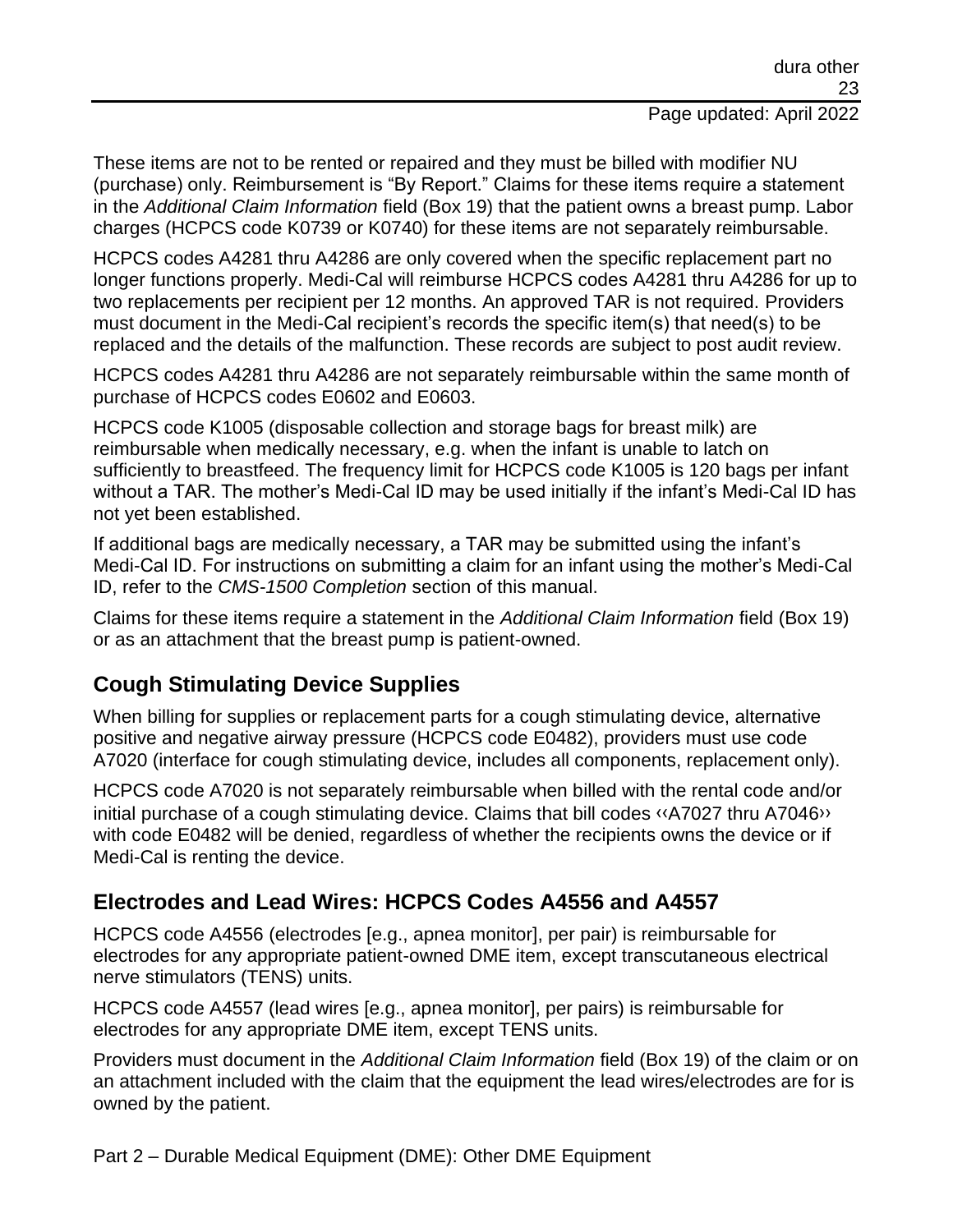## **Haberman Feeder: HCPCS Code S8265**

HCPCS code S8265 (Haberman Feeder) is reimbursable with the following restrictions:

- Maximum age is 1 year of age
- Frequency limit
- Diagnosis code is limited to ICD-10-CM codes G52.7, P92.1 thru P92.9 or Q35.1 thru Q37.9.

## **Negative Pressure Wound Therapy (NPWT) Devices**

Negative Pressure Wound Therapy (NPWT) devices include pumps and wound care sets. They are typically used after other appropriate wound treatment modalities have failed to heal skin wounds or ulcers.

NPWT devices and supplies are billed with the following codes:

| <b>HCPCS</b> | <b>Description</b>                                                                                                  | <b>Limitations</b>                                                                                                                                |
|--------------|---------------------------------------------------------------------------------------------------------------------|---------------------------------------------------------------------------------------------------------------------------------------------------|
| Code         |                                                                                                                     |                                                                                                                                                   |
| A6550        | Wound care set, for negative<br>pressure wound therapy electrical<br>pump, includes all supplies and<br>accessories | Reimbursable for purchase only.<br>Frequency is limited to 15 per month<br>(all may be dispensed on the same<br>date of service).                 |
| A7000        | Canister, disposable, used with<br>suction pump, each                                                               | Reimbursable for purchase only.<br>Frequency is limited to 10 per month<br>(all may be dispensed on the same<br>date of service).                 |
| A7001        | Canister, non-disposable, used with<br>suction pump, each                                                           | Reimbursable for purchase only.<br>Frequency is limited to one in six<br>months.                                                                  |
| E2402        | Negative pressure wound therapy<br>electrical pump, stationary or<br>portable                                       | Reimbursable for daily rental only. Must<br>be capable of accommodating more<br>than one wound dressing set, for<br>multiple wounds on a patient. |

#### **Billing Codes for NPWT Devices Table**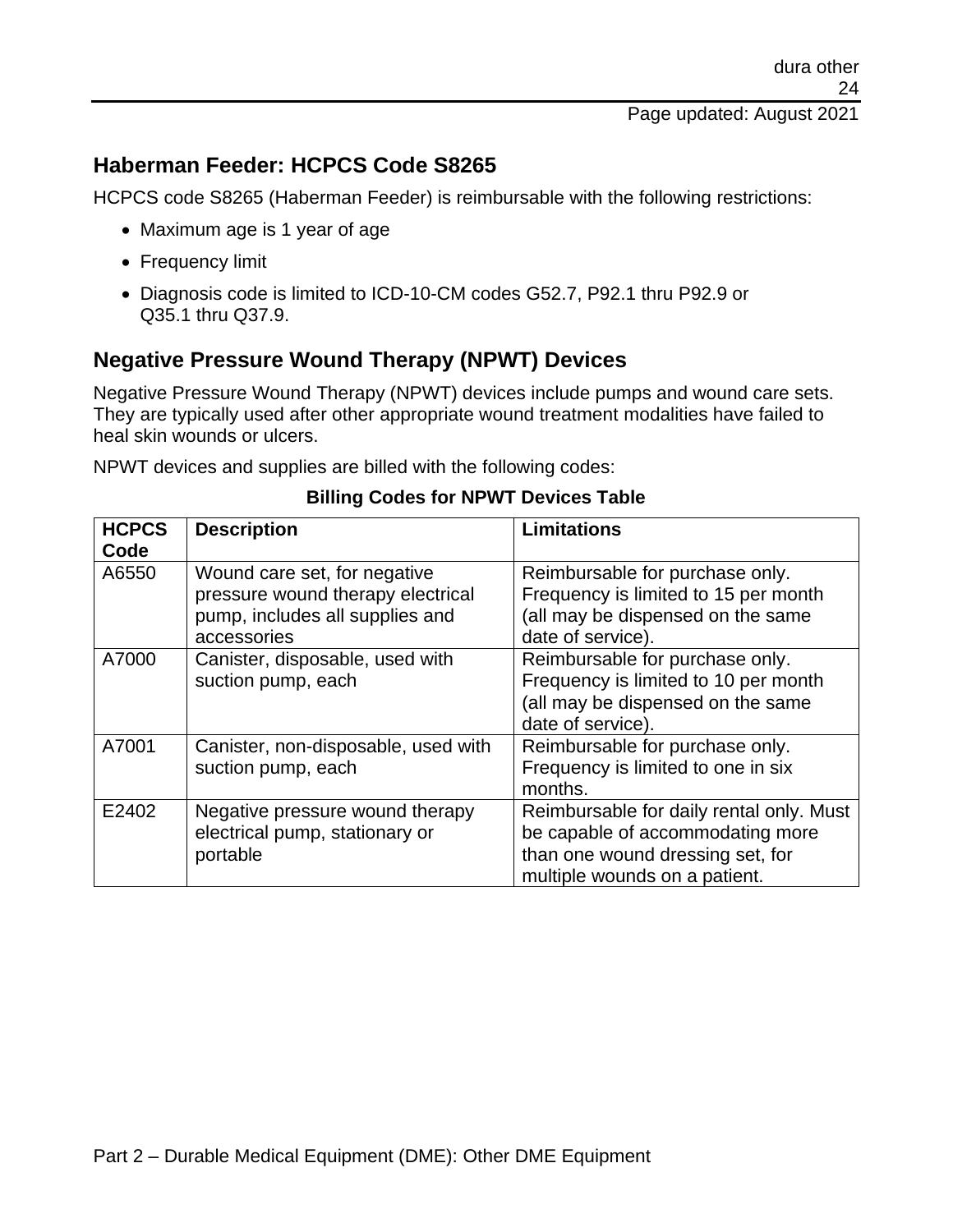| <b>HCPCS</b><br>Code | <b>Description</b>                                                                                                                                                    | <b>Limitations</b>                                                                                       |
|----------------------|-----------------------------------------------------------------------------------------------------------------------------------------------------------------------|----------------------------------------------------------------------------------------------------------|
| K0743                | Suction pump, home model,<br>portable, for use on wounds                                                                                                              | Reimbursement is "By Report."<br>Maximum rental period is 120 days.                                      |
| K0744                | Absorptive wound dressing for use<br>with suction pump, home model,<br>portable, pad size 16 square inches<br>or less                                                 | Reimbursement is "By Report."<br>Frequency is limited to two per day with<br>a maximum of 10 in 30 days. |
| K0745                | Absorptive wound dressing for use<br>with suction pump, home model,<br>portable, pad size more than 16<br>square inches but less than or equal<br>to 48 square inches | Reimbursement is "By Report."<br>Frequency is limited to two per day with<br>a maximum of 10 in 30 days. |
| K0746                | Absorptive wound dressing for use<br>with suction pump, home model,<br>portable, pad size greater than 48<br>square inches                                            | Reimbursement is "By Report."<br>Frequency is limited to two per day with<br>a maximum of 10 in 30 days. |

#### **Billing Codes for NPWT Devices Table (continued)**

#### TAR Requirement

NPWT pumps and supplies require a TAR. The initial TAR for the pump will be granted for a period of no more than 15 days. Reauthorization TARs may be granted in increments of up to 15 days, not to exceed a total treatment duration of 120 calendar days. Only one pump may be authorized for the 120-day period. In an inpatient setting, the NPWT devices are included in the per diem payment and are not separately reimbursable. For non-inpatient places of service, the pump code E2402 and wound care set code A6550 are reimbursable only to DME providers.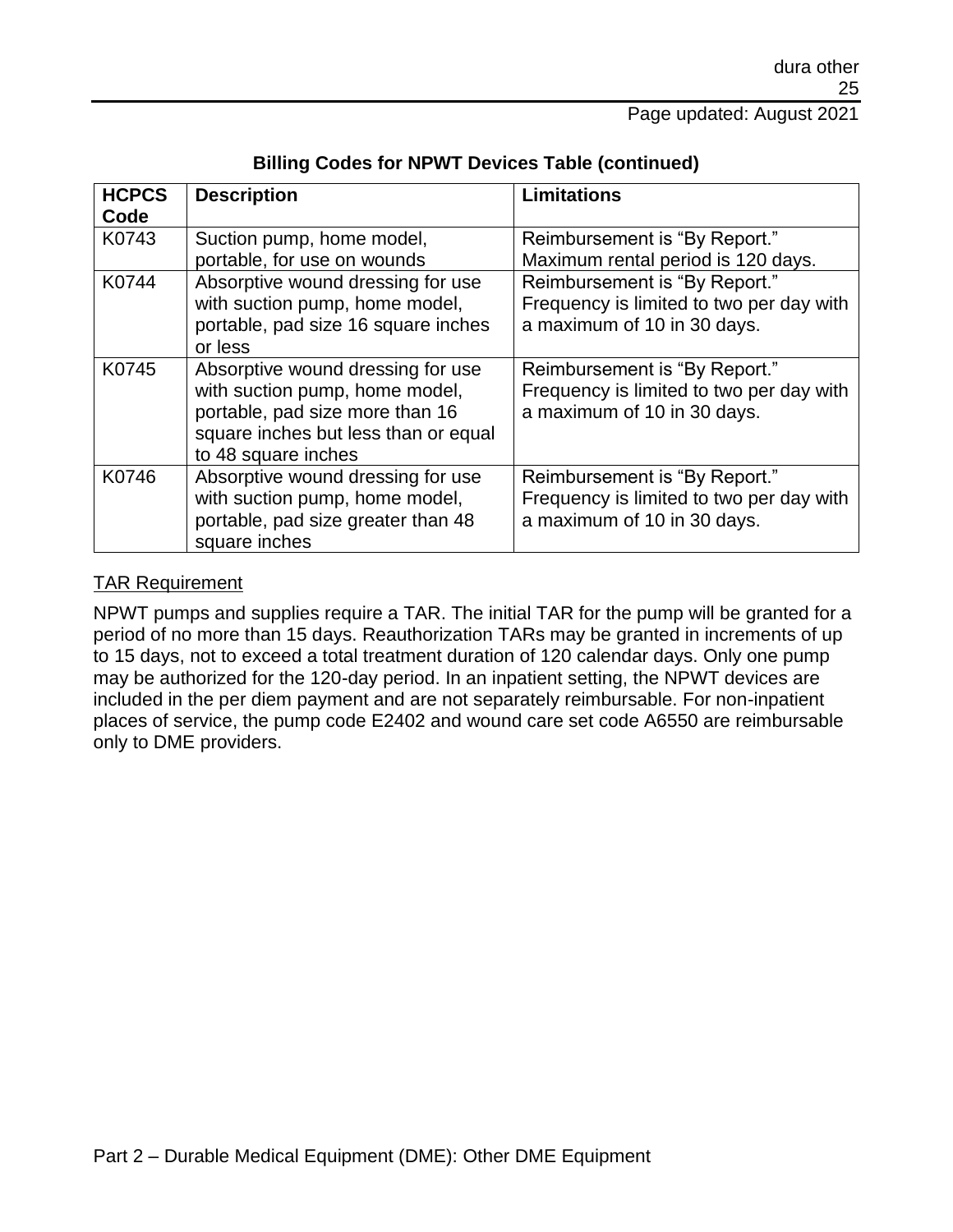#### Documentation Requirements

The following documentation must be submitted with each TAR:

- Written prescription form signed by the treating practitioner (or electronic equivalent) that details medical necessity of the NPWT, including all of the following:
	- Summary of the patient's medical condition
	- Relevant wound history, including prior treatments, such as: debridement, offloading, turning, detection and treatment of wound infection, presence of osteomyelitis and others. Surgery dates and operative reports should be included. For dehisced wounds, date of original surgery and chronology of dehiscence, possible cause and initial treatment should be documented.
	- Documentation of the medical condition necessitating the NPWT
	- Duration of time the patient is expected to require the NPWT
- Documentation of the treatment plan, including all of the following:
	- A detailed description of each wound, including wound care notes, precise measurements, and description of exudates, necrotic tissue and granulation tissue as well as evidence of tunneling, slough, eschar infection and odor, if present.
	- Comorbid conditions

❖If patient is diabetic, status of diabetic control, HbA1c value

- Nutritional status
- Operative note if the request is for the use of NPWT in surgical and/or traumatic wounds
- Wound care plan (must document that appropriate wound care is being provided)
- Nursing care plan (must document that appropriate nursing care is being provided)
- Concurrent issues relevant to wound therapy (debridement, nutritional status, support surfaces in use, positioning and incontinence control).
- Documentation, at least every 15 calendar days, of quantitative wound characteristics, including wound surface area (length, width and depth)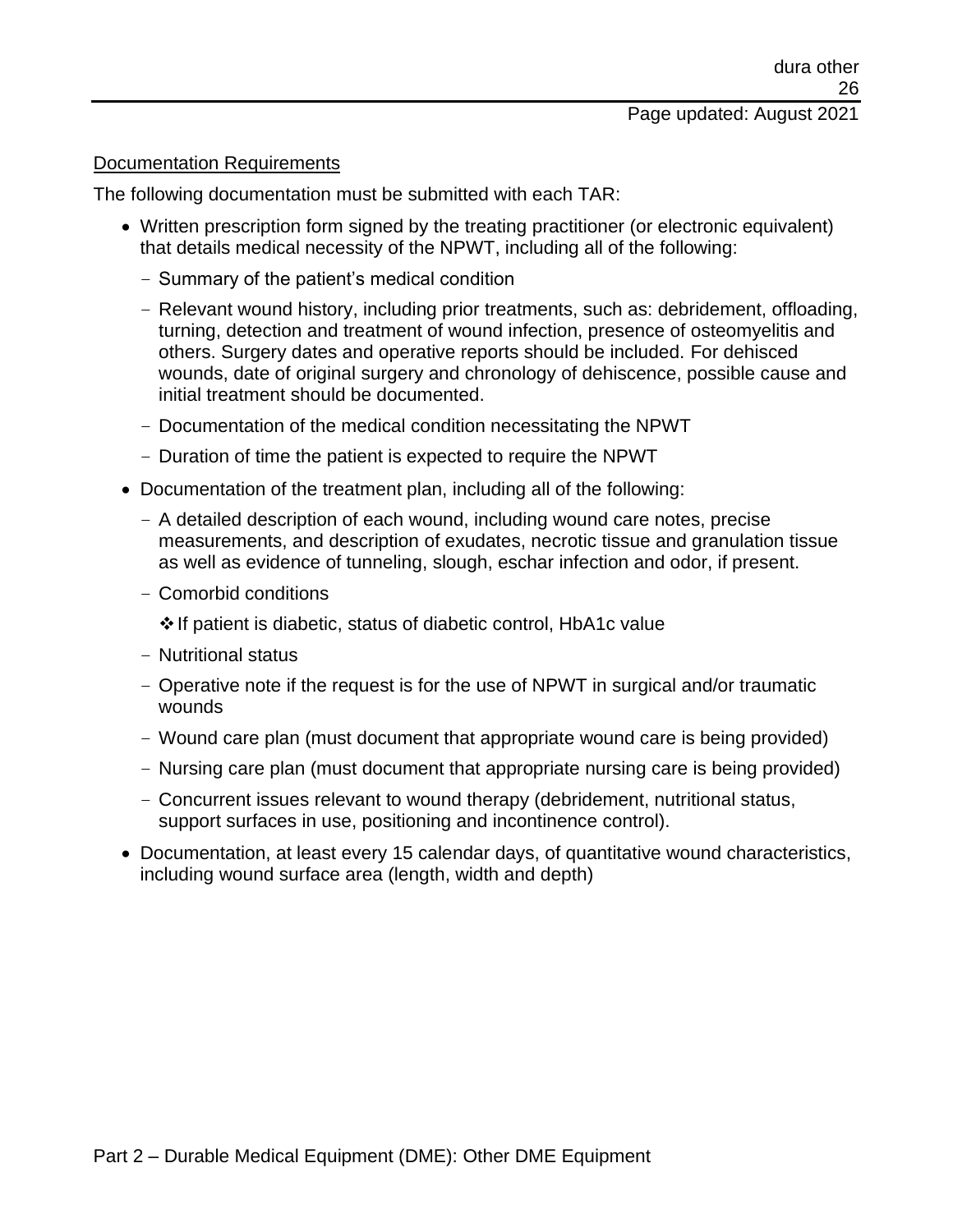#### Requirements by Wound Type

For all wounds there should be documentation of a moist wound environment for at least two weeks or greater without progression or healing and surgical debridement as appropriate.

- Stage III or IV pressure ulcer: Documentation should include previous therapies and appropriate pressure reducing positions and surfaces.
- Diabetic ulcer: Treatment with a comprehensive diabetic management program. If treating a foot ulcer, documentation of reduction in pressure with appropriate modalities.
- Venous: Leg elevation has been encouraged. Compression garments have been consistently applied.
- Acute/Traumatic: Evidence of significant traumatic tissue loss. Primary wound closure not possible. Wound must be left open or was reopened due to an infection.

#### Contraindications

NPWT coverage will be denied as not medically necessary if any of the following contraindications are present:

- Necrotic tissue with eschar in the wound
- Untreated osteomyelitis within the vicinity of the wound
- Malignancy in the wound
- Inadequate circulation to the wound site

#### Continued Authorization

Evidence of significant wound improvement must be demonstrated. Date of assessment and description of the wound must be provided, together with interventions implemented.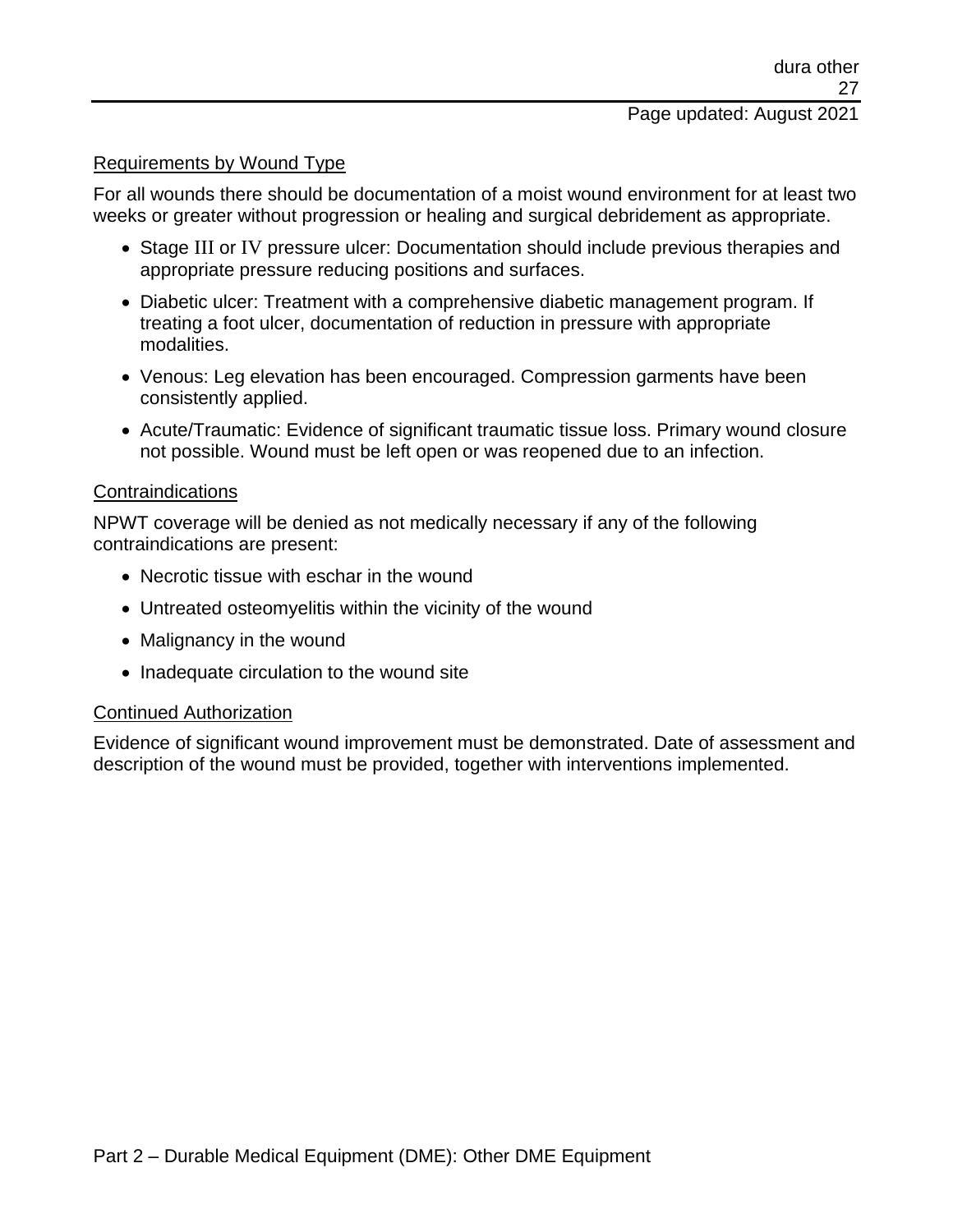# **Osteogenesis Stimulators**

Authorization is required for the following osteogenesis stimulator devices. Additionally, a dated order for the osteogenesis stimulator and related supply items, signed by the treating practitioner, must be kept on file by the supplier of the equipment.

| <b>HCPCS Code</b> | <b>Description</b>                                                                   |
|-------------------|--------------------------------------------------------------------------------------|
| E0747             | Osteogenesis stimulator; electrical, non-invasive, other than spinal<br>applications |
| E0748             | Osteogenesis stimulator, electrical, non-invasive, spinal applications               |
| E0760             | Osteogenesis stimulator, low intensity ultrasound, non-invasive                      |

#### **Code Descriptions for Osteogenesis Stimulator Devices Table**

All claims for an osteogenesis stimulator, electrical or ultrasound and related supplies must include an ICD-10-CM code that describes the condition and location requiring the device.

For nonunion condition of fractures, the claim must include both the ICD-10-CM code for nonunion of fracture and the specific fracture site.

Even though osteogenesis stimulators are returned and reused following completion of treatment, they must be authorized as a purchase item and billed with modifier NU, regardless of the period of use. These items may not be rented. The purchase-only reimbursement is all-inclusive of the following:

- All accessories necessary to use the unit (for example, electrodes, wires, gel, cables, etc.)
- Patient education on the proper use and care of the equipment
- Routine servicing and all necessary repairs or replacement to make the unit functional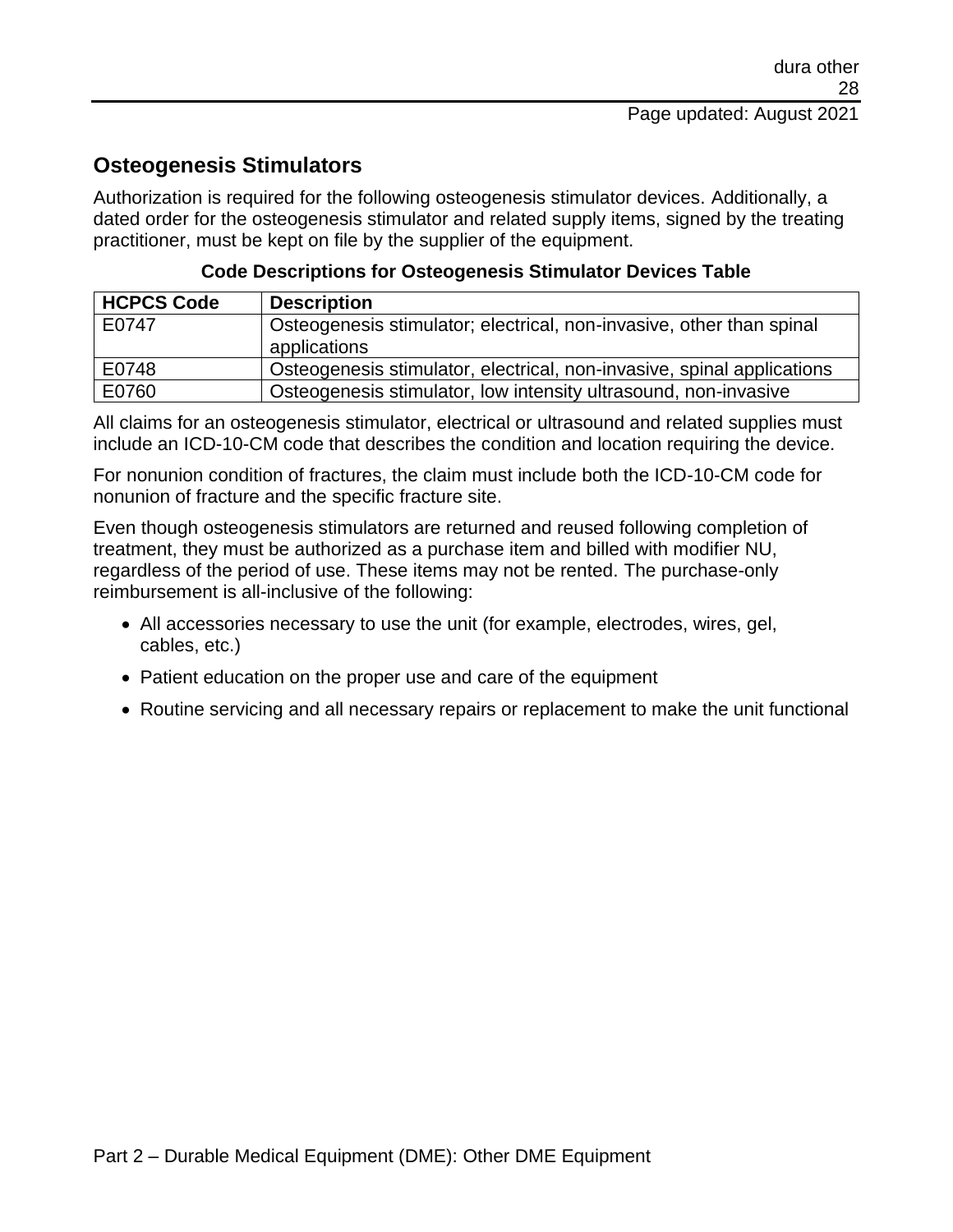#### Non-Spinal, Electrical Device

Non-spinal electrical osteogenesis stimulator devices are billed with HCPCS code E0747. These devices are composed of two basic parts: the coils that wrap around the patient's cast and the pulse generator that produces an electric current. The devices are built based on measurements specified by a recipient's treating practitioner.

Non-spinal electrical osteogenesis stimulator devices are covered for nonunion fractures only if the following criteria are met:

- Nonunion of a long bone fracture, defined as radiographic evidence that fracture healing has ceased.
- Six months or more have passed since the fracture.
- Bone X-rays over the last three months show no sign of continued healing.
- Six months or more have passed since the alternative treatment was initiated.
- The fracture gap is one centimeter or less.
- The patient can be adequately immobilized and is able to comply with non-weight bearing.
- For infantile (congenital) pseudarthrosis (ICD-10-CM code Q74.8).
- There is evidence of skeletal maturity or the patient is 20 years of age or older.
- **Note:** Nonunion of the long bone must be documented by a minimum of two sets of radiographs obtained prior to starting treatment with the osteogenesis stimulator, separated by a minimum of 90 days, each including multiple views of the fracture site, and with a written interpretation by the treating practitioner stating that there has been no clinically significant evidence of fracture healing between the two sets of films.

A non-spinal electrical osteogenesis stimulator will be denied as not medically necessary if none of the above criteria are met.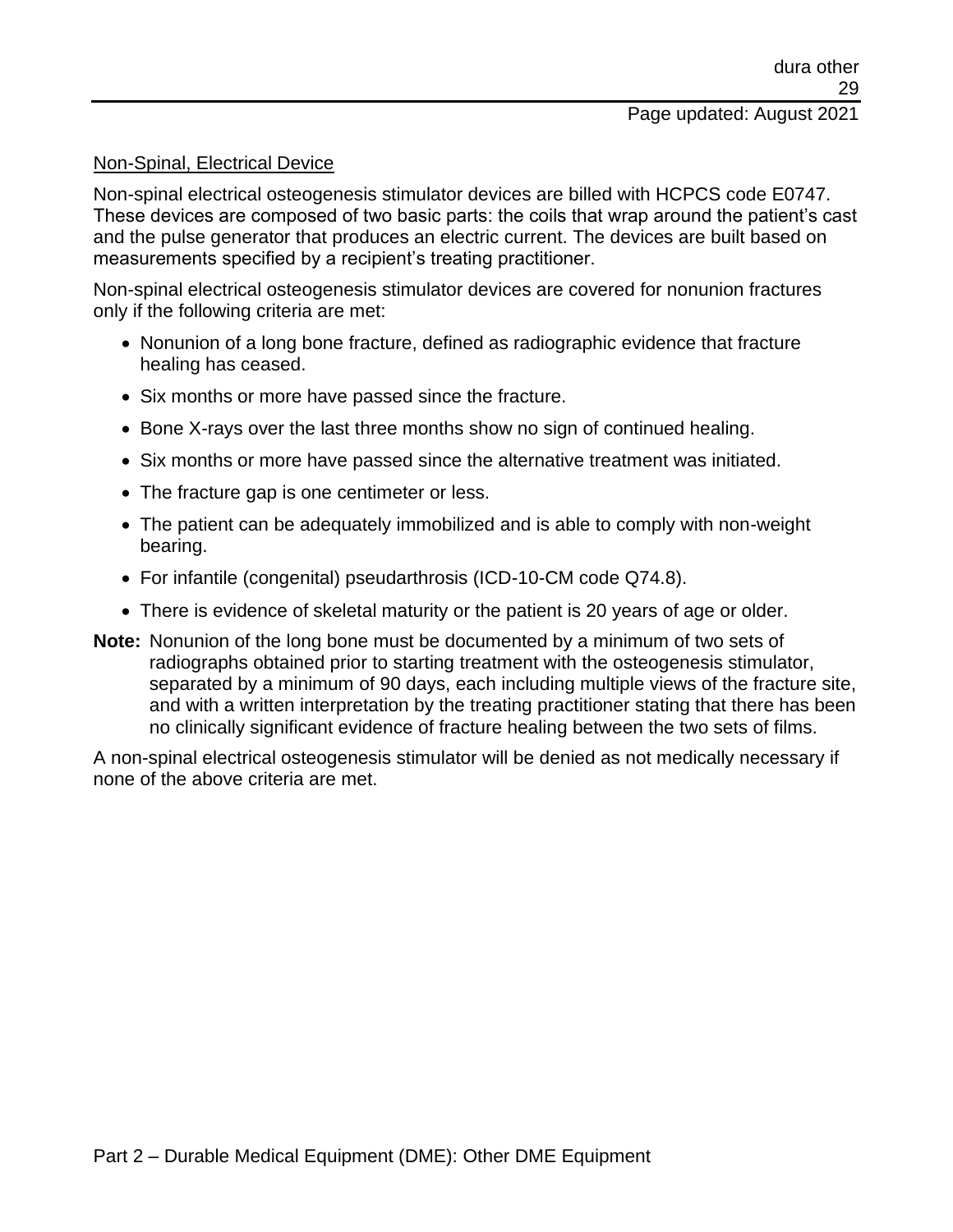### Page updated: August 2021

#### Spinal, Electrical Device

Spinal electrical osteogenesis stimulator devices are billed with HCPCS code E0748. These devices are covered only if any of the following applies:

- Failed spinal fusion (pseudarthrosis ICD-10-CM codes M96.0, Z98.1 joint following fusion) and a minimum of nine months have elapsed since the last surgery, or
- Following a multi-level spinal fusion surgery involving three or more vertebrae (for example, L3-5, L4-S1, etc.), or
- Following spinal fusion surgery where there is a history of a previously failed spinal fusion at the same site, or
- The patient has one or more risk factors for high risk of spinal fusion failure such as smoking, obesity (BMI greater than 35), diabetes, renal disease, alcoholism, grade II or worse Spondylolisthesis, or other metabolic disease where bone healing is poor.
- **Note:** The device should be applied within 30 days as an adjunct to spinal fusion surgery. The patient should use the device for at least two hours per day and the treatment period continued for nine months (270 consecutive days). The device is programmed to cease operation at the end of 270 days.

#### Low-Intensity Ultrasound Device

Non-invasive, low intensity ultrasound osteogenesis devices are billed with HCPCS code E0760 (osteogenesis stimulator, low intensity ultrasound, non-invasive) and are reimbursable at a "per treatment" rate. Providers must bill for purchase of the device even through it is returned to the manufacturer when the treatment is completed. This device is covered only if the following criteria are met:

- Nonunion of a fracture other than the skull or vertebrae in a skeletally mature person, documented by a minimum of two sets of radiographs obtained prior to starting treatment with the osteogenesis stimulator, separated by a minimum of 90 days each, including multiple views of the fracture site, and with a written interpretation by the treating practitioner stating that there has been no clinically significant evidence of fracture healing between the two set of radiographs, and
- The fracture is not tumor-related.
- Fresh (fewer than 7 days), closed or grade I open, tibial diaphyseal fractures, or
- Fresh (fewer than 7 days), closed fractures of the distal radius (Colles fracture).

An ultrasonic osteogenesis stimulator will be denied as not medically necessary if the criteria above are not met. An ultrasonic osteogenesis stimulator may not be used concurrently with other noninvasive stimulators.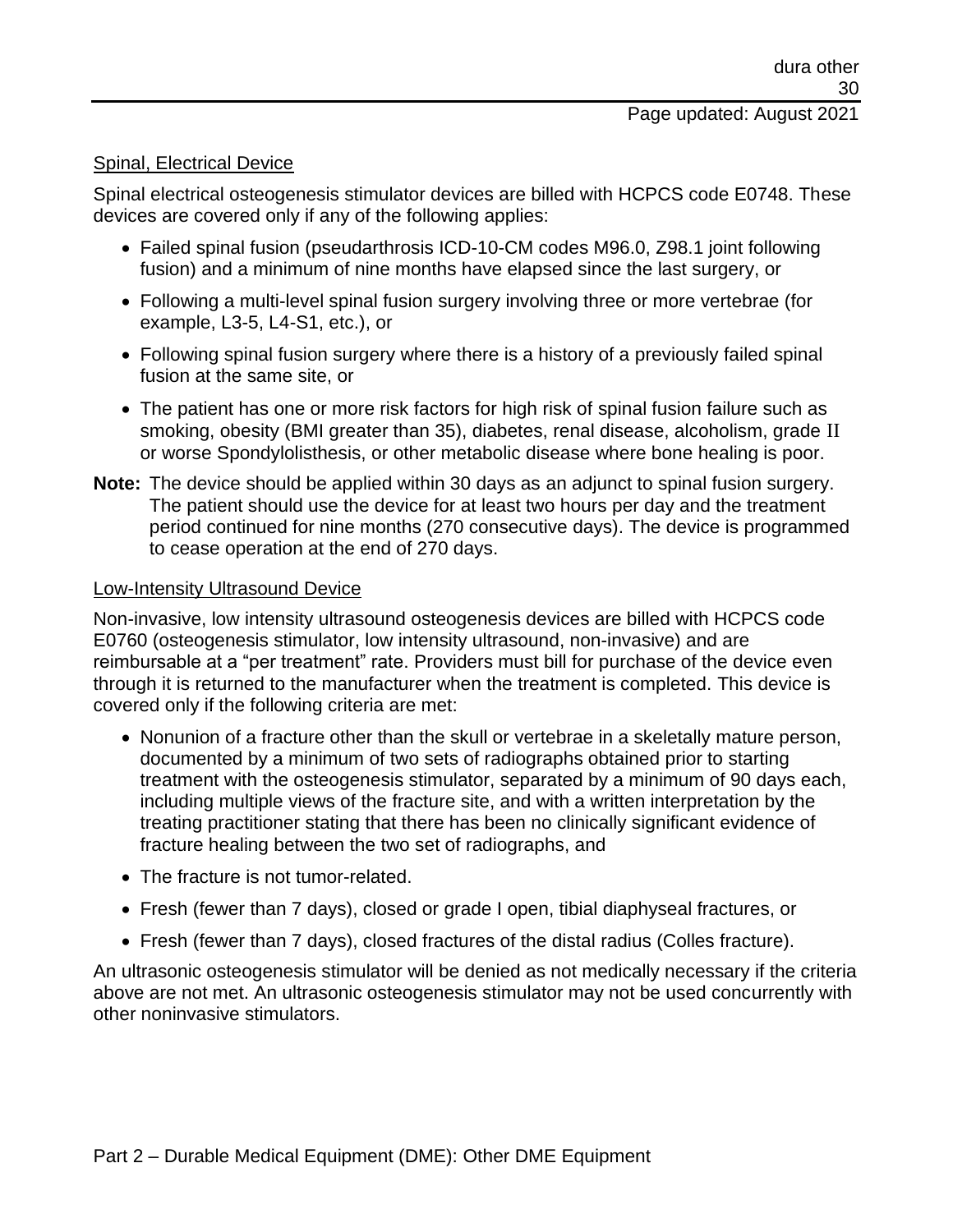# **Pulsed Irrigation Enhanced Evacuation (PIEE)**

Pulsed Irrigation Enhanced Evacuation (PIEE) may be authorized for patients with neuropathic bowel due to underlying neurologic problems that dispose them to severe fecal impaction and who have failed all traditional and conservative attempts at bowel control.

#### Authorization

The PIEE equipment and supplies require authorization. They are billed with the following codes:

| <b>HCPCS Code</b> | <b>Description</b>                                                |
|-------------------|-------------------------------------------------------------------|
| E0350             | Control unit for electronic bowel irrigation/evacuation system    |
| E0352             | Disposable pack (water reservoir bag, speculum, valving mechanism |
|                   | and collection bag/box) for use with the electronic bowel         |
|                   | irrigation/evacuation system                                      |

## **PIEE Billing Codes Table**

The PIEE control unit (code E0350) includes one (1) battery charger, one (1) remote control assembly and PIEE cart or traveler and one (1) PIEE fill system. The therapy kit (code E0352) includes one (1) B-Valve circuit, two (2) containment bags, one (1) lubricating jelly, one (1) bed pad, one (1) tray liner-waste disposable bag and two (2) hose clamps. Each case of 15 kits contains two (2) replacement fill tubes and 15 adult inflatable cuffed speculums.

Related supplies other than the disposable pack are billed with code A9900 (miscellaneous DME supply, accessory, and/or service component of another HCPCS code).

Separate *Treatment Authorization Requests* (TARs) may be required for the approval of services related to PIEE and for the equipment and/or supplies.

The PIEE device will have an initial two-month trial of rental to provide documentation that long-term use will be medically necessary and effective. Following this two-month rental, a TAR must be submitted for the purchase of the PIEE device by the Medi-Cal program for permanent use by the recipient. The initial authorization for all services related to the PIEE procedure may be approved for no more than two months of treatment, through the last date of the month, to permit better utilization and ensure PIEE safety and efficacy for the recipient. Subsequent TARs for services related to the PIEE procedure and the treatment pack supplies may be approved for up to six-month increments, if there is medical documentation that indicates the recipient continues to require the procedure and that the procedure continues to provide effective evacuation for the recipient.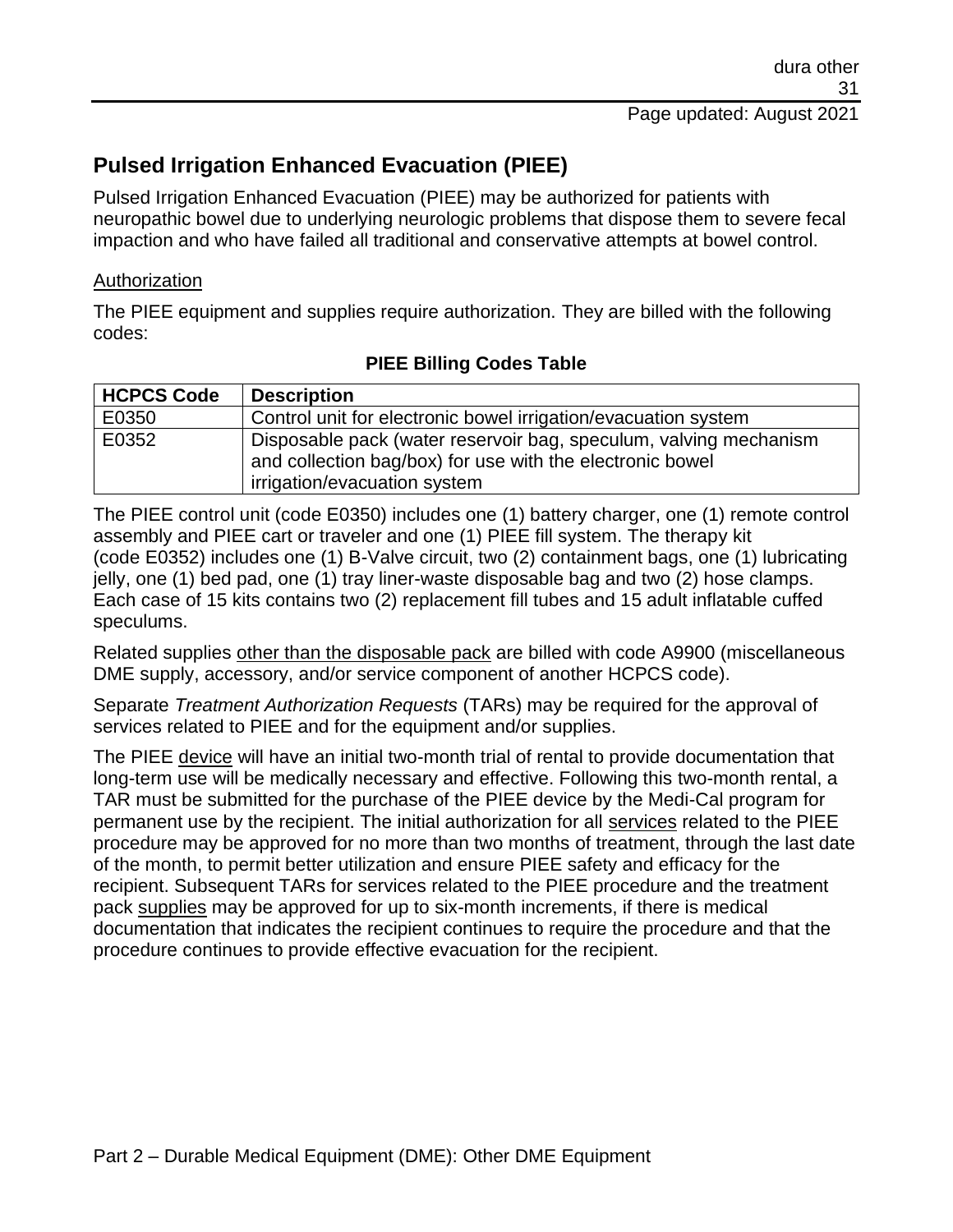#### Documentation Requirements

The treating practitioner's documentation of the medical necessity for PIEE must include a complete history and physical exam; documentation of adequate caregiver support for training in the use of PIEE; and arrangement of skilled nursing home health visits to provide assistance and support for this service.

## **Positioning Seat**

HCPCS code T5001 (special orthotic positioning seat) requires authorization. Reimbursement is "By Report." Code T5001 must be billed with modifier NU (purchase), RR (rental) or RB (replacement of a part of DME furnished as part of a repair). Separate reimbursement for labor is allowed for the repair of patient-owned equipment. Claims billing code T5001 with modifier RB must document that the patient owns the positioning seat. This device is a nontaxable item.

## **Ramps, Portable**

Claims for portable ramps must be billed with HCPCS code E1399 (durable medical equipment, miscellaneous). A fixed, modular or in any way attached ramp is considered a non-portable ramp and is not a Medi-Cal benefit. Portable ramps are those that are foldable or collapsible, not attached, suitcase types, which can be easily and readily carried and transported by the recipient for use in multiple locations. The portable ramp usually weighs no more than 90 pounds or measures no more than 10 feet in length.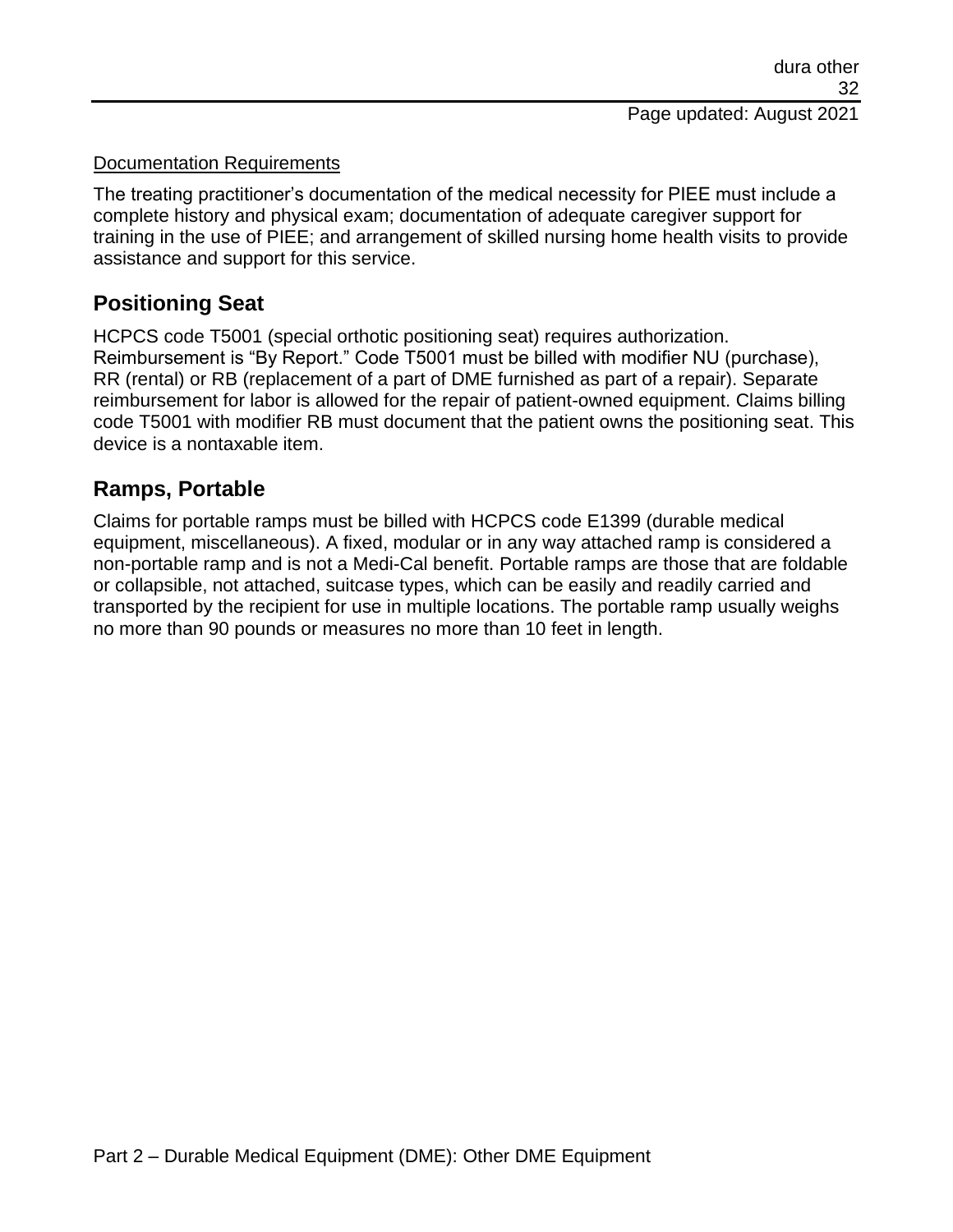#### Page updated: August 2021

TARs for portable ramps must include medical justification and supporting documentation. Medical necessity documentation must be submitted by the recipient's health care provider. The following documentation must be submitted with each TAR:

- What the recipient has used for wheelchair access prior to this request
- The schematic drawing of the recipient's residence and measurements comparing all possible access sites for portable ramps
- Documentation demonstrating the door site selected as the least-costly access site for ramp use
- Documentation demonstrating the ramp type requested as the lowest cost item to meet the recipient's medical needs
- The catalog pages for ramp type requested
- An invoice for the ramp
- Documentation demonstrating the ramp's intended use for occupied or unoccupied wheelchair
- Details of the mock-up trial for the requested ramp or similar ramp
- Documentation of the weight of the recipient, weight of the wheelchair, maximum rise of the ramp and maximum weight capacity of the ramp for power wheelchairs

Alterations or improvements to real property (for example, a non-portable wheelchair ramp to front door) are not covered. A portable wheelchair ramp is not home or vehicle modification. It should be considered an extension of the recipient's wheelchair and follows the recipient in his or her wheelchair to assist in accessibility to the community.

The following medical necessity criteria are taken into consideration for portable ramps:

- The recipient requires wheelchair (manual or power) for home and community mobility.
- The recipient requires access to vehicles for community mobility, and/or for accessibility in/out of the recipient's primary entrance into the home.
- The ramp can be used to load wheelchair into the back of a truck/van for transport.
- Onsite evaluation should be performed to ensure:
	- Caretaker can transport and set up ramp.
	- The chair can be driven or pushed by the caretaker up and down the ramp safely.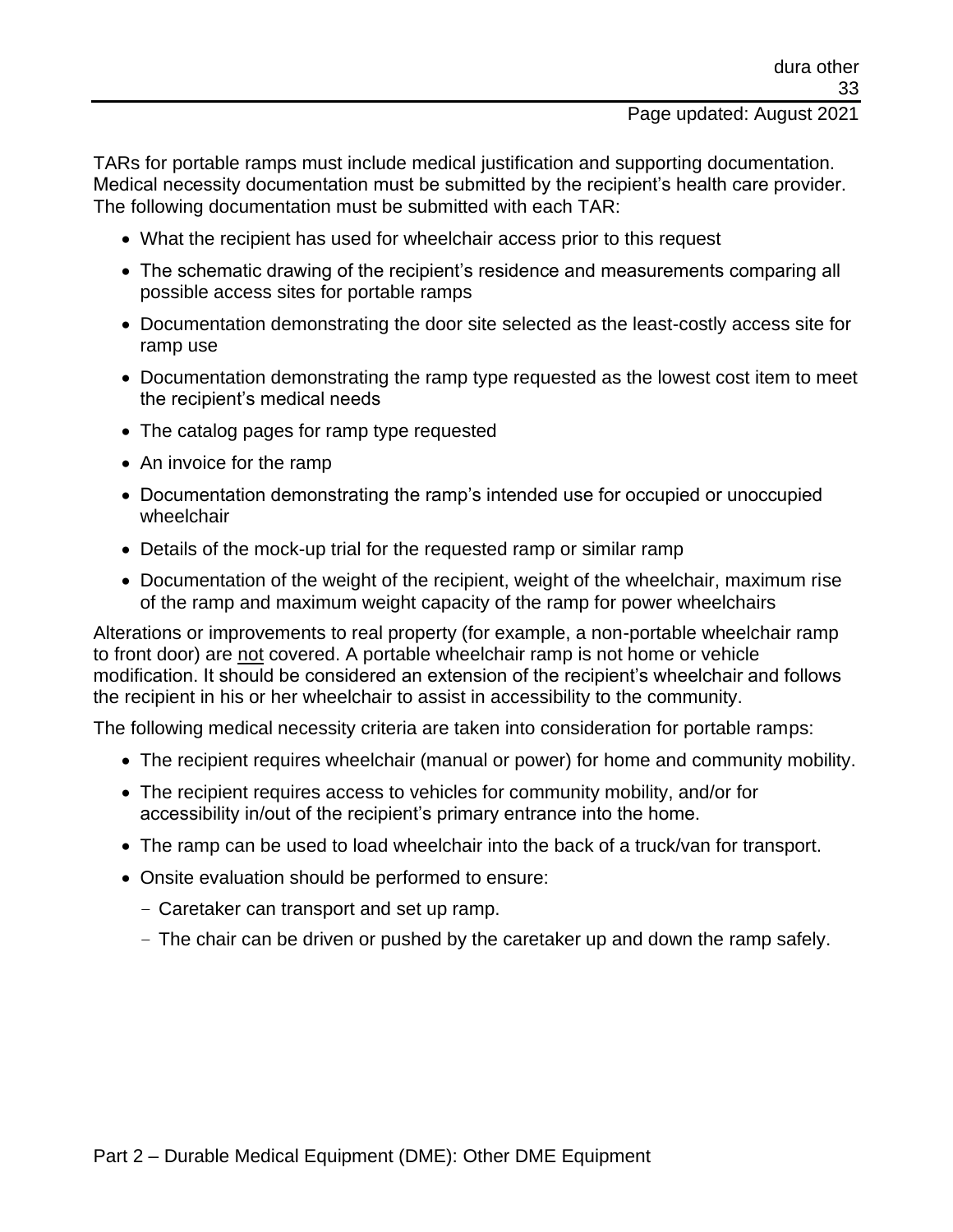## **Scales**

A scale is a Medi-Cal benefit for recipients that meet the following criteria. A *Treatment Authorization Request* (TAR) is not required for reimbursement unless the purchase is \$100.00 or more.

### Coverage Criteria

The recipient must lack access to a scale and meet at least one of the following criteria:

- Recipient is enrolled in the Medi-Cal Diabetes Prevention Program
- Recipient is pregnant
- Recipient has a medical condition which requires ongoing monitoring of weight from home

### Documentation Requirements

Adequate documentation in the medical records for the recipient must clearly indicate the need for a scale to monitor weight based on the recipient's medical condition and indicate the recipient's lack of access to a scale.

## Billing

HCPCS code E1639 must be billed with modifier NU (purchase) only. Claims for these items require a statement in the *Additional Claim Information* field (Box 19) or on an attachment that the recipient lacks access to a scale. Refer to the *Durable Medical Equipment (DME): Billing Codes and Reimbursement Rates* section in the appropriate Part 2 manual for additional billing information.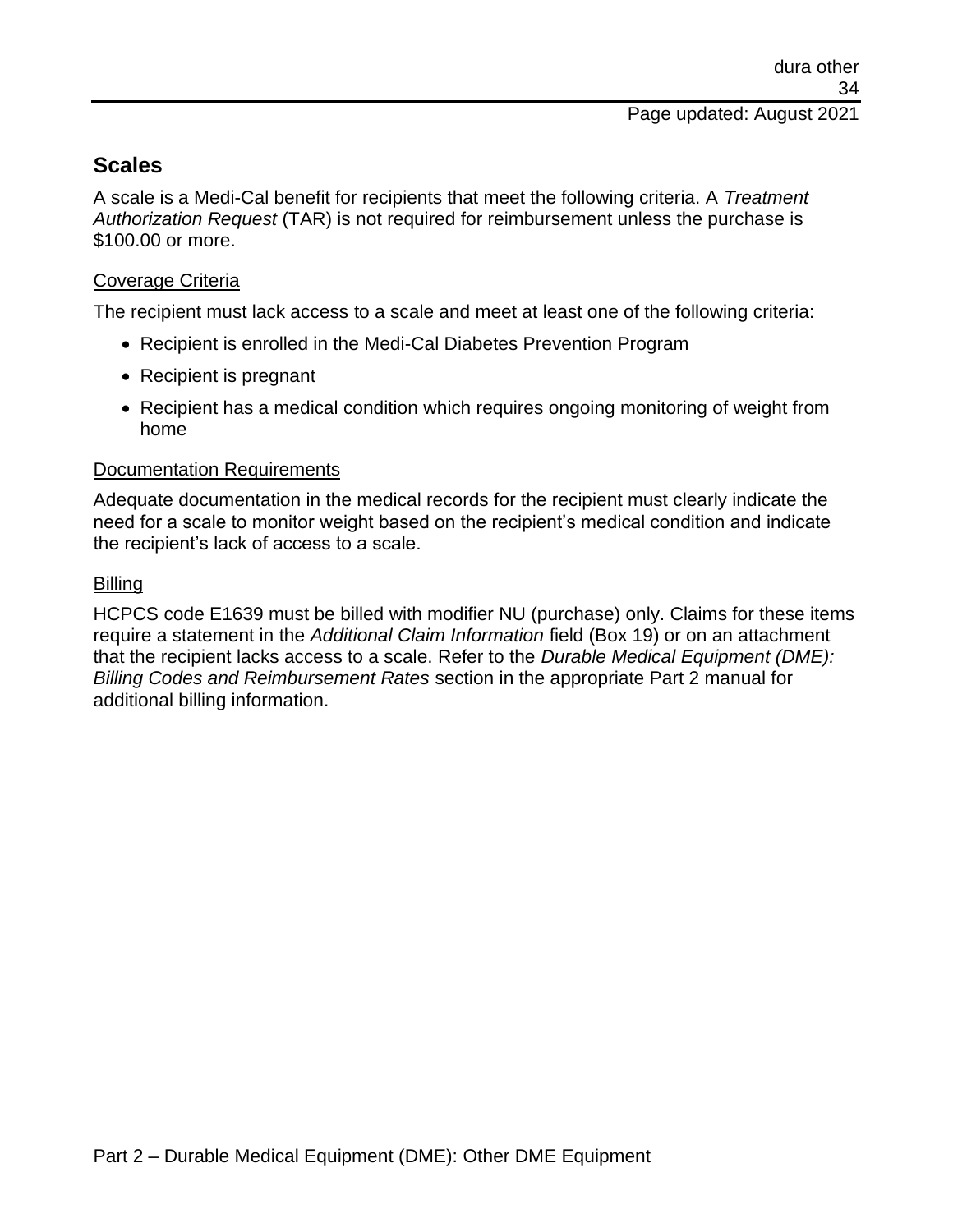# **TheraTogs**

TheraTogs is a medical device used as a garment and strapping application to provide gentle, prolonged muscle stretch and alignment guidance that replicates the manual positioning of supervised therapy. A professional rehabilitation clinician may offer TheraTogs for clients with typical neuromotor or sensory deficits.

Providers should use HCPCS code A9900 (miscellaneous DME supply, accessory, and/or service component of another HCPCS code) when submitting claims for TheraTogs. This code is reimbursable "By Report" and requires a *Treatment Authorization Request* (TAR). To ensure correct reimbursement, the subject "TheraTogs" must be entered in the *Additional Claim Information* field (Box 19) of the *CMS-1500* claim. In addition, TheraTogs is a taxable item, and this detail must be noted on the claim form for code A9900.

# **Transcutaneous Electrical Nerve Stimulators (TENS)**

The following reimbursement guidelines apply when billing for TENS units and supplies.

### TENS Supplies

HCPCS codes A4595 (electrical stimulator supplies, 2 lead, per month), E0720 (TENS device, two lead, localized stimulation) and E0730 (TENS device, four or more leads, for multiple nerve stimulation) are reimbursable for patient-owned equipment only. TENS supplies include the following:

- Electrodes (any type)
- Lead wires (any type)
- Conductive paste or gel (if needed, depending on the electrode type)
- Type or other adhesive (if needed, depending on the electrode type)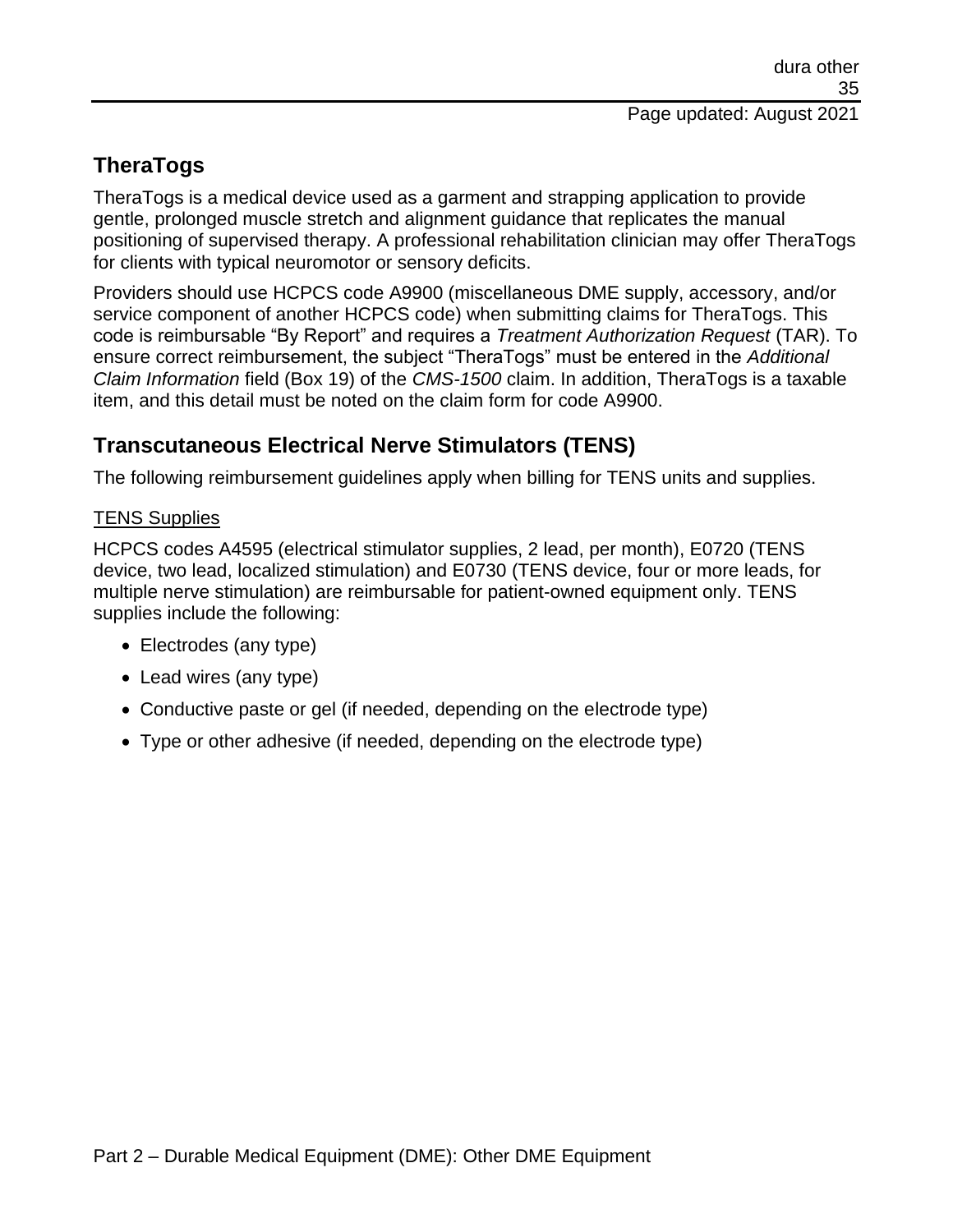# **Tumor Treating Field Devices**

HCPCS code E0766 (electrical stimulation service used for cancer treatment, includes all accessories, any type) is reimbursable for the treatment of newly diagnosed glioblastoma.

#### **Indications**

For the treatment of adult patients 18 years of age and older who meet the following criteria:

- Has newly diagnosed, histologically confirmed supratentorial glioblastoma multiforme, and
- Has good performance status, as defined by a Karnofsky Performance Status score of 60 or higher, and Tumor treating field therapy will be delivered in conjunction with temozolomide following maximal debulking surgery, and completion of radiation therapy, and
- Patient or caregiver has been trained and is willing and able to apply the device daily, and
- Patient is willing to wear the device at least 18 hours daily.

#### Authorization

An approved *Treatment Authorization Request* (TAR) is required for reimbursement.

The initial TAR may be authorized for up to three months.

Re-authorization may be granted when all of the following criteria are met:

- MRI scan has been performed within four months prior to request and documents no evidence of disease progression, and
- The Karnofsky Performance Status score is 60 or higher, and
- The patient has been wearing the device at least 18 hours daily.

#### Billing

HCPCS code E0766 must be billed with modifier RR (rental).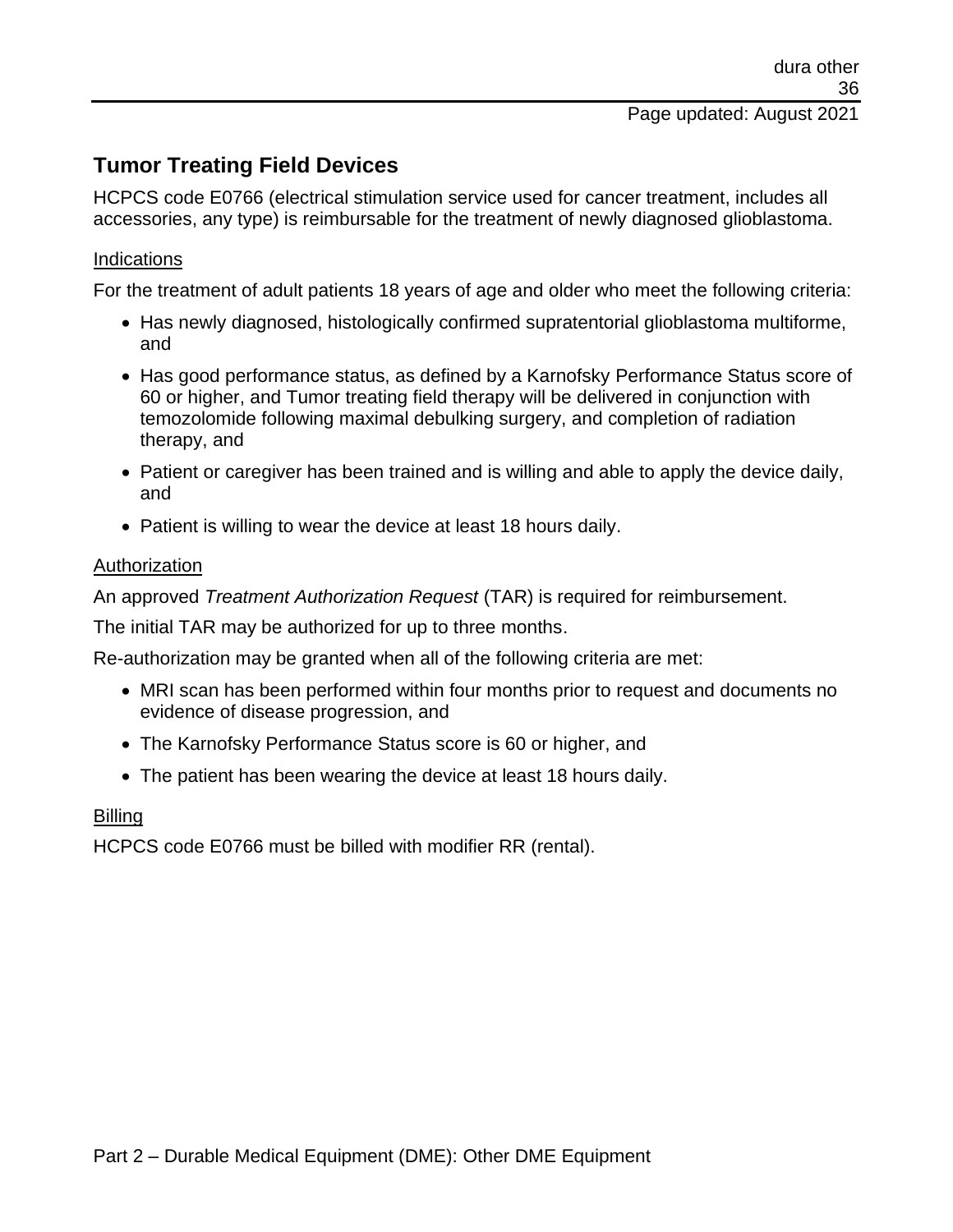# **Wearable Cardiac Defibrillator (WCD) HCPCS code K0606**

Code K0606 (automatic external defibrillator, with integrated electrocardiogram analysis, garment type), also known as a wearable cardiac defibrillator (WCD), is reimbursable as rental-only, subject to authorization.

Code K0606 is reimbursable as rental-only, on a monthly basis, and using modifier RR. Reimbursement for purchase, using modifier NU or repair/replacement modifier RB, is not allowed.

The rental rate includes the following equipment: monitor/defibrillator, one garment (electrode belt), electrodes, two batteries, one charger, holster and modem. Separate reimbursement for this equipment, using non-benefit codes K0607 (replacement battery), K0608 (replacement garment), K0609 (replacement electrodes), or other current procedure codes is not allowed. In addition, code A9900 (miscellaneous DME supply, accessory, and/or service component of another HCPCS code) is not separately reimbursable with code K0606 if billed for any of the above equipment items, or for any other item related to a garment-type automatic external defibrillator.

For information regarding the authorization criteria for HCPCS code K0606, refer to "Wearable Cardiac Defibrillator (WCD) HCPCS code K0606" in the *Cardiology* section of the appropriate Part 2 provider manual.